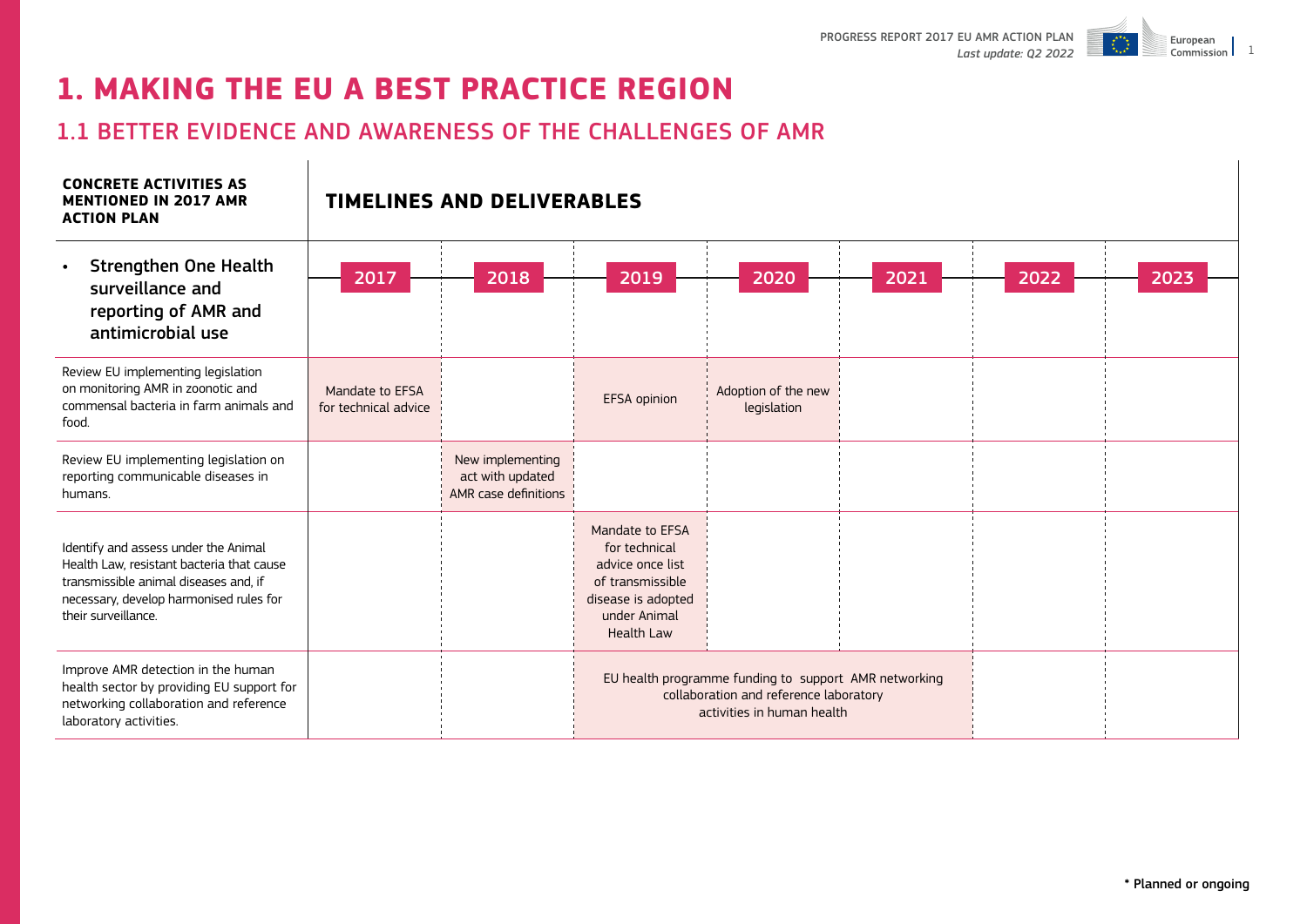

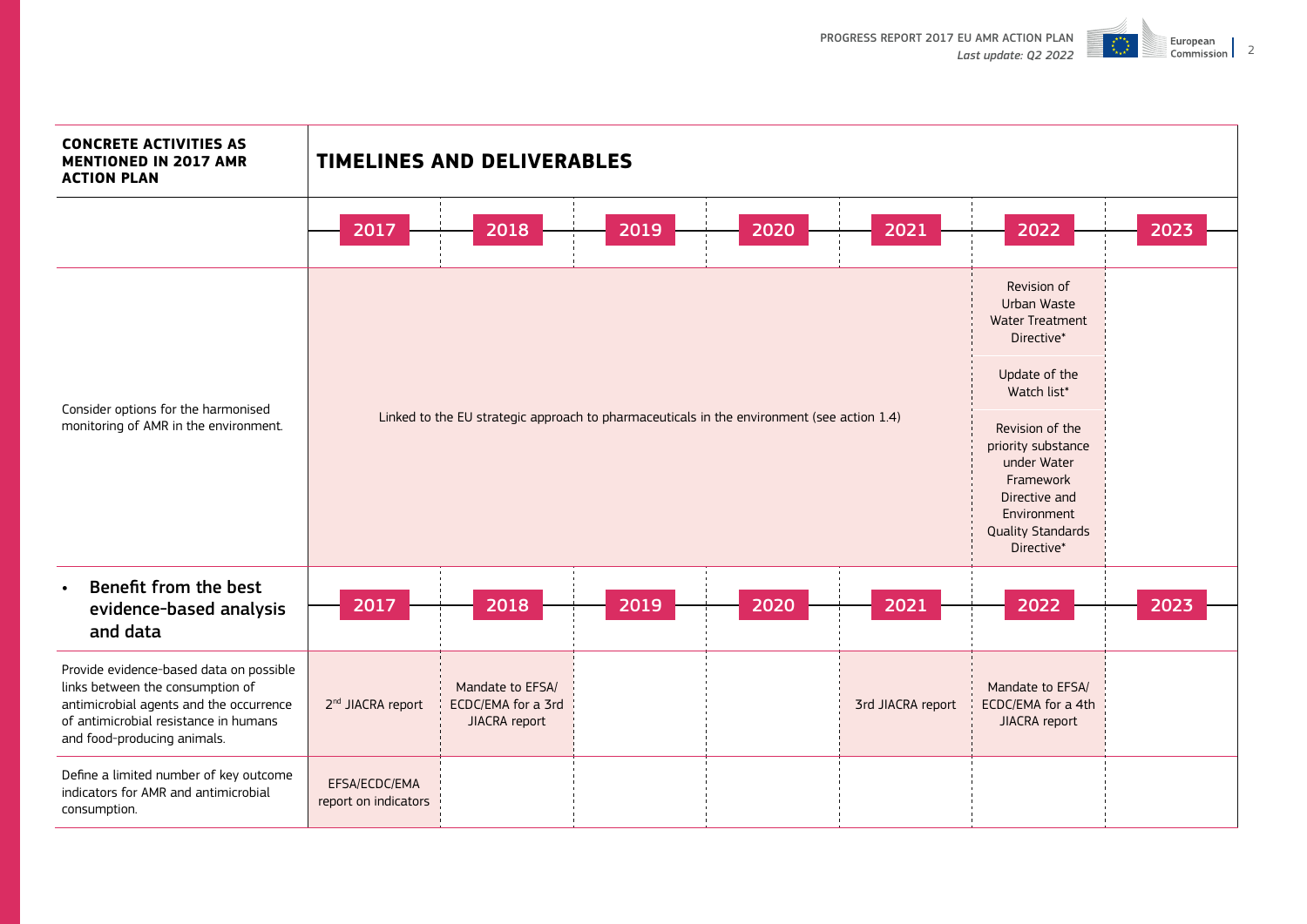

### **CONCRETE ACTIVITIES AS MENTIONED IN 2017 AMR**

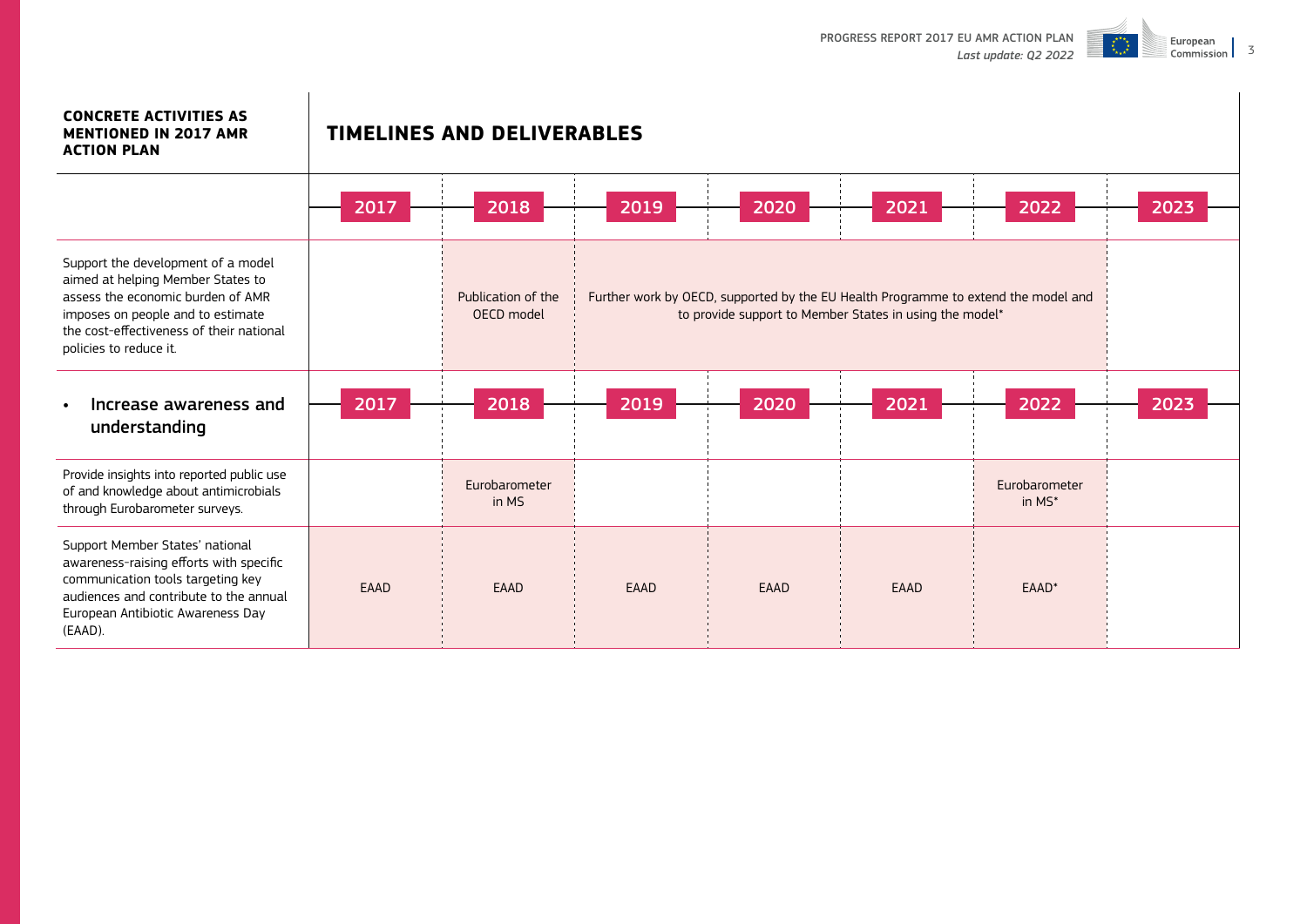

| 1.2 BETTER COORDINATION AND IMPLEMENTATION OF EU RULES TO TACKLE AMR                                                                                                                           |                                      |                                      |                                      |      |                                |                                      |      |  |  |  |
|------------------------------------------------------------------------------------------------------------------------------------------------------------------------------------------------|--------------------------------------|--------------------------------------|--------------------------------------|------|--------------------------------|--------------------------------------|------|--|--|--|
| Improve the coordination<br>of Member States' One<br><b>Health responses to AMR</b>                                                                                                            | 2017                                 | 2018                                 | 2019                                 | 2020 | 2021                           | 2022                                 | 2023 |  |  |  |
| Make available regular information on<br>AMR in the context of the AMR One<br>Health network, which gives an overview<br>of the AMR epidemiological situation at<br>Member State and EU level. |                                      | 2nd meeting<br>3rd meeting           | 4th meeting<br>5th meeting           |      | 6th meeting                    | 7th meeting<br>8th meeting*          |      |  |  |  |
| Support the implementation of national<br>One Health action plans through joint<br>Commission and the ECDC visits to<br>Member States upon request.                                            | Joint One Health<br>visits with ECDC | Joint One Health<br>visits with ECDC | Joint One Health<br>visits with ECDC |      |                                | Joint One Health<br>visit with ECDC* |      |  |  |  |
| Launch a joint action to tackle AMR<br>and healthcare-associated infections<br>to support collaborative activities and<br>policy development by Member States.                                 | Launch                               |                                      | Interim reports                      |      | Final conference<br>and report |                                      |      |  |  |  |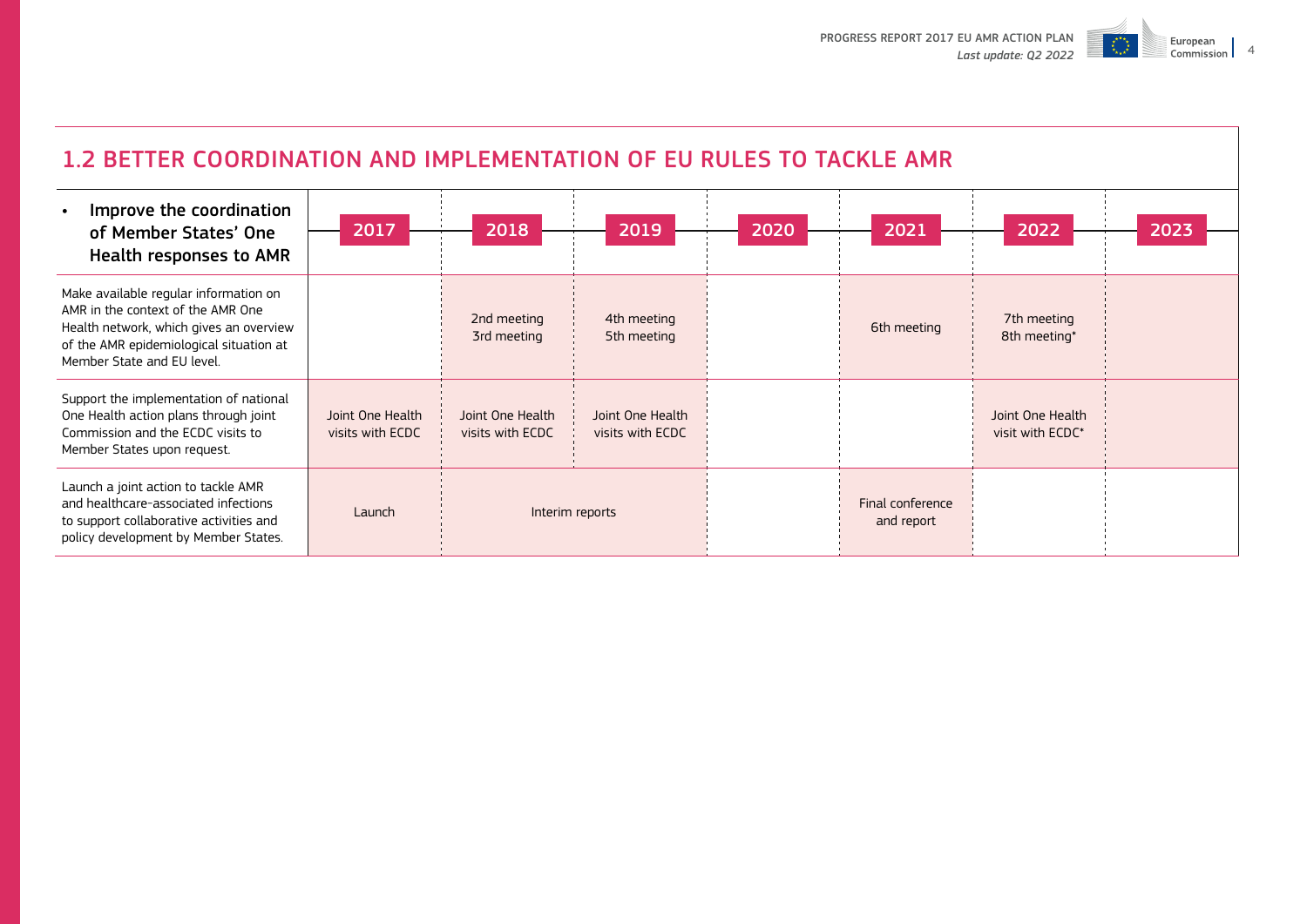

#### **CONCRETE ACTIVITIES AS MENTIONED IN 2017 AMR**

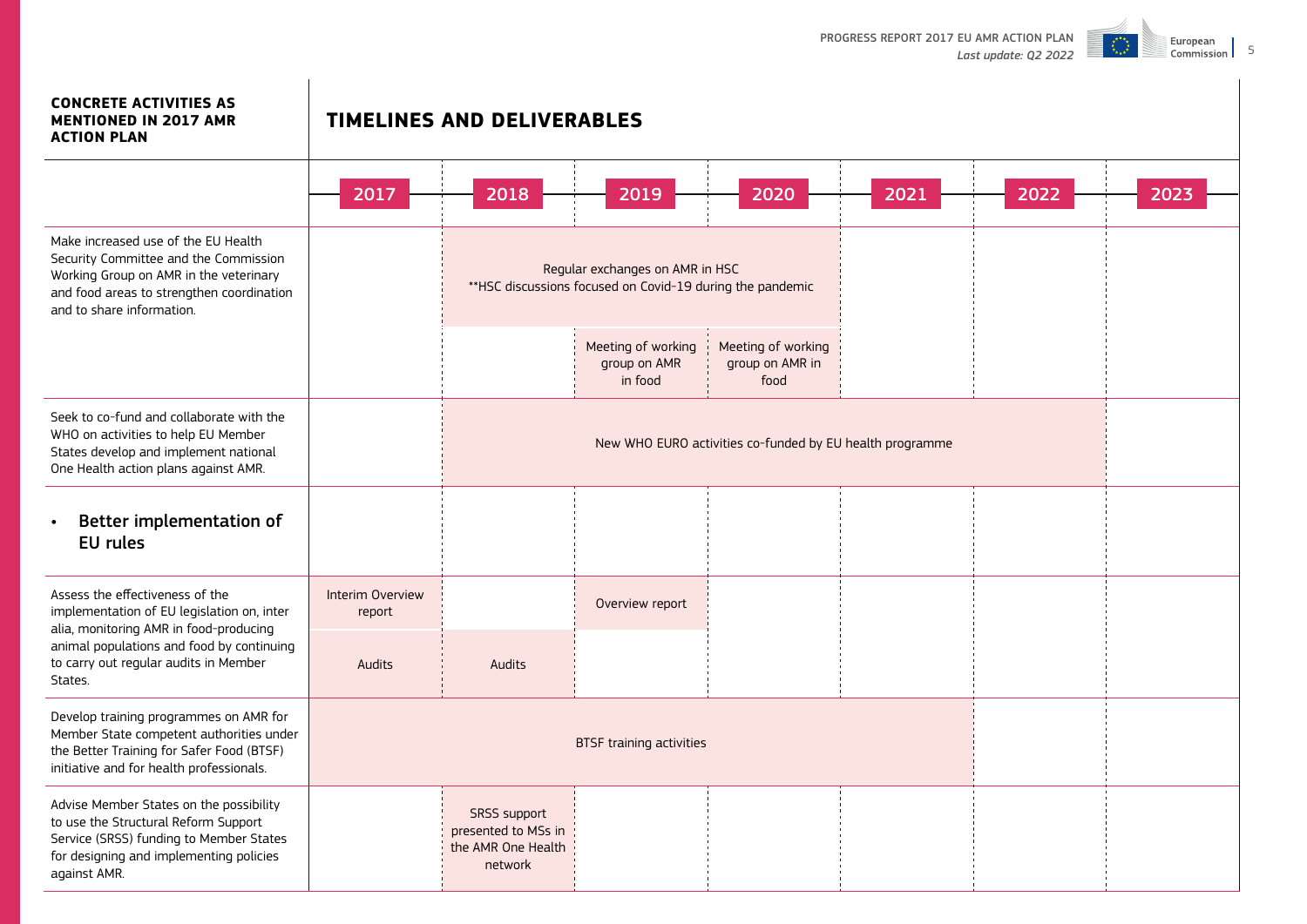

# 1.3 BETTER PREVENTION AND CONTROL OF AMR

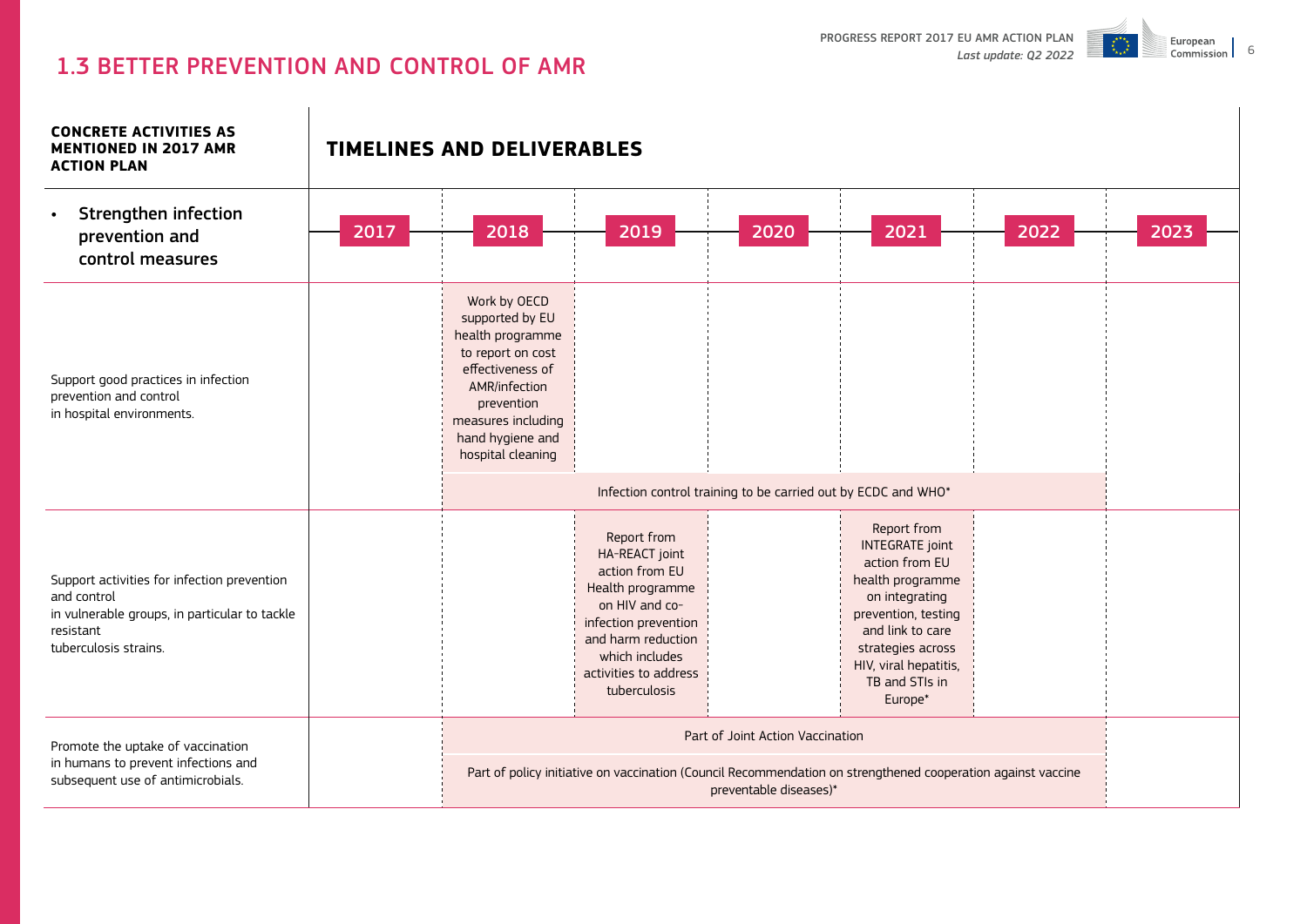

7

## **CONCRETE ACTIVITIES AS MENTIONED IN 2017 AMR**

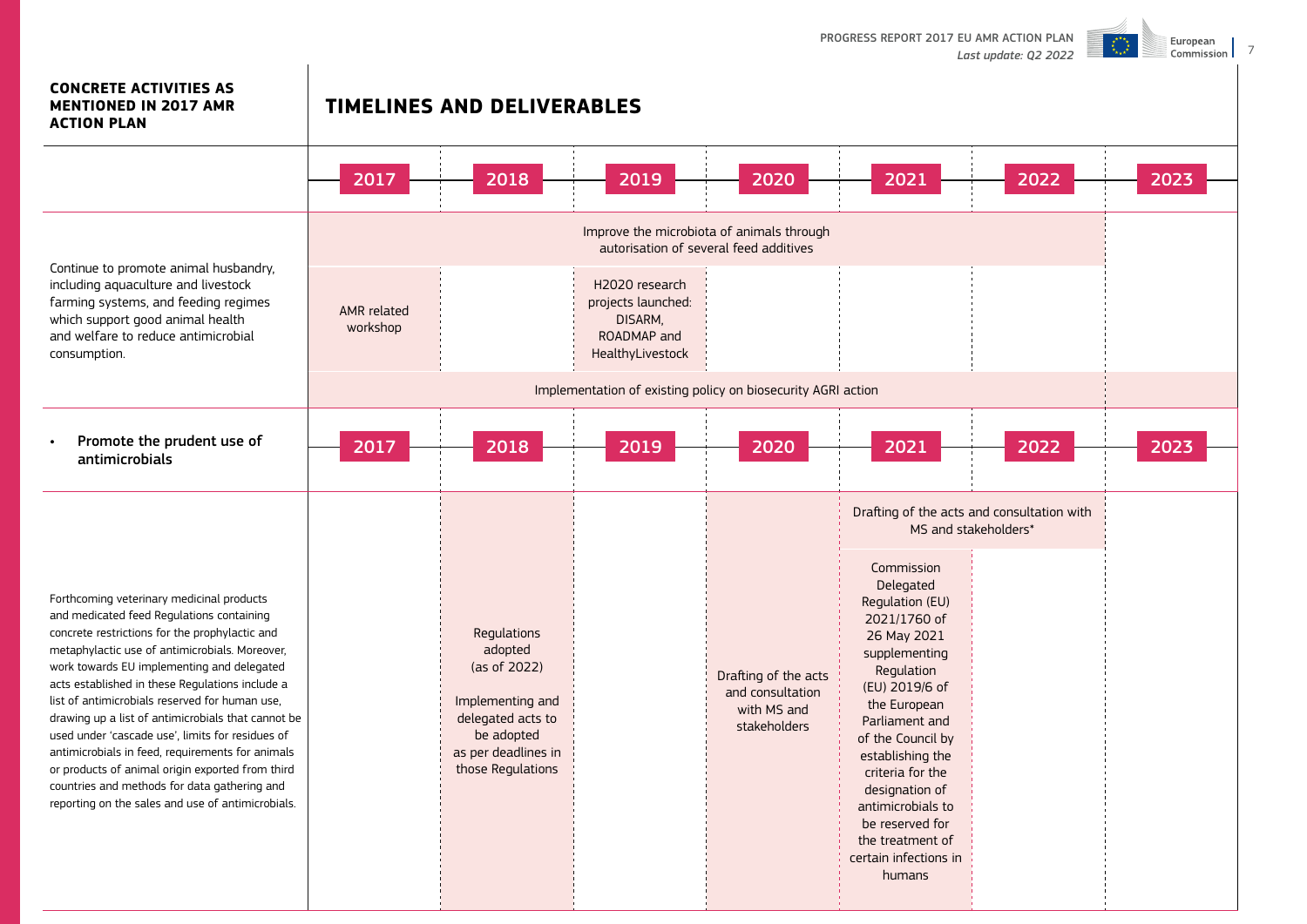| Promote the prudent use of<br>$\bullet$<br>antimicrobials                                                                                                                                                                                                                                                                                                                                                                                                                                                                                                                                                                                                               | 2017                                                               | 2018                                                               | 2019            | 2020 | 2021                                                                                                                                                                                                                                                                                                                                                  | 2022                                                                                                                                                                                                                                                                                                                                                                                           | 2023 |
|-------------------------------------------------------------------------------------------------------------------------------------------------------------------------------------------------------------------------------------------------------------------------------------------------------------------------------------------------------------------------------------------------------------------------------------------------------------------------------------------------------------------------------------------------------------------------------------------------------------------------------------------------------------------------|--------------------------------------------------------------------|--------------------------------------------------------------------|-----------------|------|-------------------------------------------------------------------------------------------------------------------------------------------------------------------------------------------------------------------------------------------------------------------------------------------------------------------------------------------------------|------------------------------------------------------------------------------------------------------------------------------------------------------------------------------------------------------------------------------------------------------------------------------------------------------------------------------------------------------------------------------------------------|------|
| Forthcoming veterinary medicinal products<br>and medicated feed Regulations containing<br>concrete restrictions for the prophylactic and<br>metaphylactic use of antimicrobials. Moreover,<br>work towards EU implementing and delegated<br>acts established in these Regulations include a<br>list of antimicrobials reserved for human use.<br>drawing up a list of antimicrobials that cannot<br>be used under 'cascade use', limits for residues<br>of antimicrobials in feed, requirements for<br>animals or products of animal origin exported<br>from third countries and methods for data<br>gathering and reporting on the sales and use of<br>antimicrobials. |                                                                    |                                                                    |                 |      | Commission<br>Delegated<br>Regulation (EU)<br>2021/578 of 29<br>January 2021<br>supplementing<br>Regulation<br>(EU) 2019/6 of<br>the European<br>Parliament and<br>of the Council<br>with regard to<br>requirements for<br>the collection of<br>data on the volume<br>of sales and on the<br>use of antimicrobial<br>medicinal products<br>in animals | Commission<br>Implementing<br>Regulation (EU)<br>2022/209 of 16<br>February 2022<br>establishing the<br>format of the data<br>to be collected<br>and reported in<br>order to determine<br>the volume of<br>sales and the use<br>of antimicrobial<br>medicinal products<br>in animals in<br>accordance<br>with Regulation<br>(EU) 2019/6 of<br>the European<br>Parliament and of<br>the Council |      |
| Develop EU guidelines for the prudent use of<br>antimicrobials in human medicine.                                                                                                                                                                                                                                                                                                                                                                                                                                                                                                                                                                                       | EU guidelines<br>published                                         |                                                                    |                 |      |                                                                                                                                                                                                                                                                                                                                                       |                                                                                                                                                                                                                                                                                                                                                                                                |      |
| Assist Member States implement EU quidelines<br>for the prudent use of antimicrobials in                                                                                                                                                                                                                                                                                                                                                                                                                                                                                                                                                                                | Fact-finding<br>missions on prudent<br>use in veterinary<br>sector | Fact-finding<br>missions on prudent<br>use in veterinary<br>sector | Overview report |      |                                                                                                                                                                                                                                                                                                                                                       |                                                                                                                                                                                                                                                                                                                                                                                                |      |
| veterinary medicine.                                                                                                                                                                                                                                                                                                                                                                                                                                                                                                                                                                                                                                                    | Interim Overview<br>report                                         |                                                                    |                 |      |                                                                                                                                                                                                                                                                                                                                                       |                                                                                                                                                                                                                                                                                                                                                                                                |      |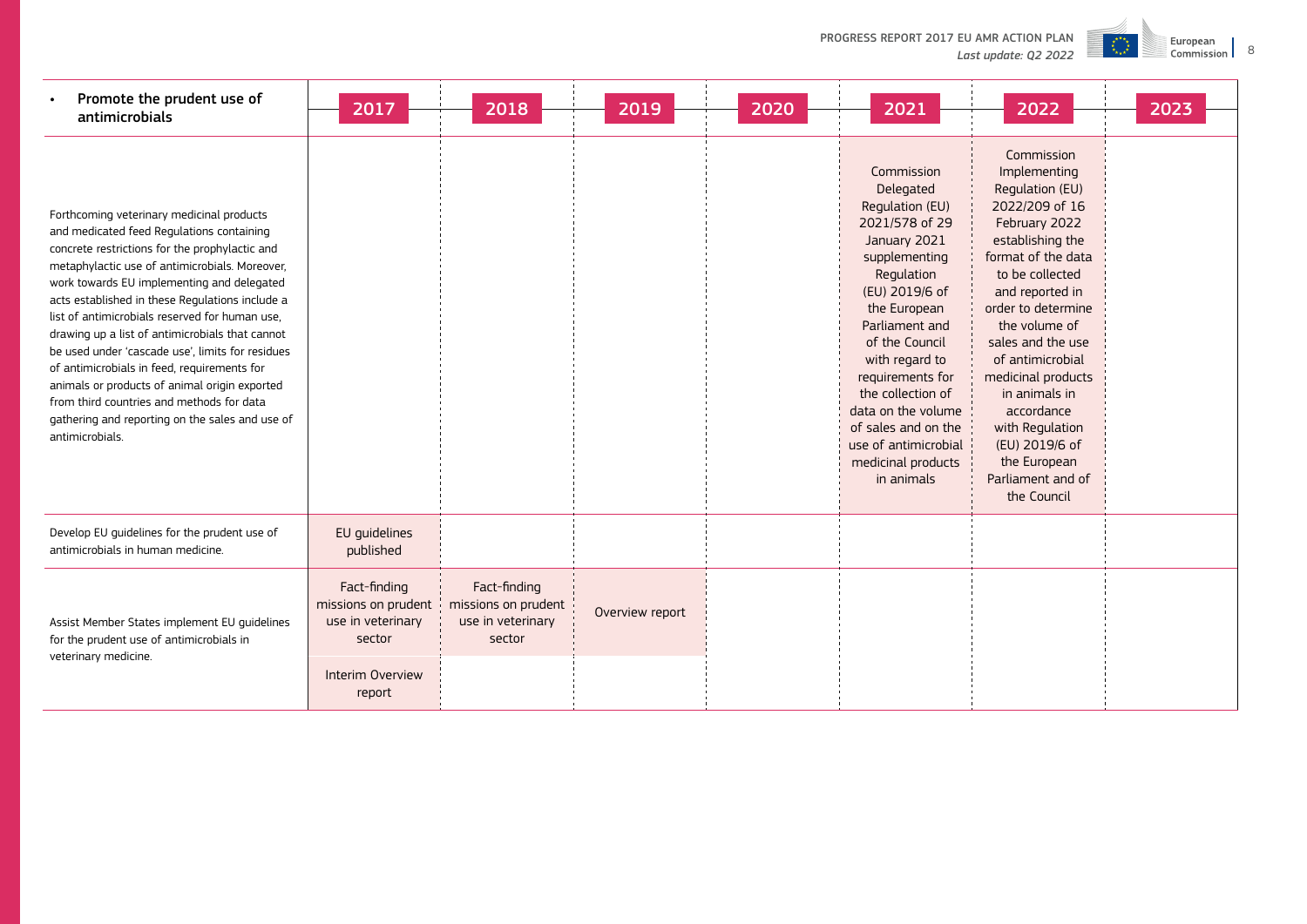

# 1.4 BETTER ADDRESSING THE ROLE OF THE ENVIRONMENT

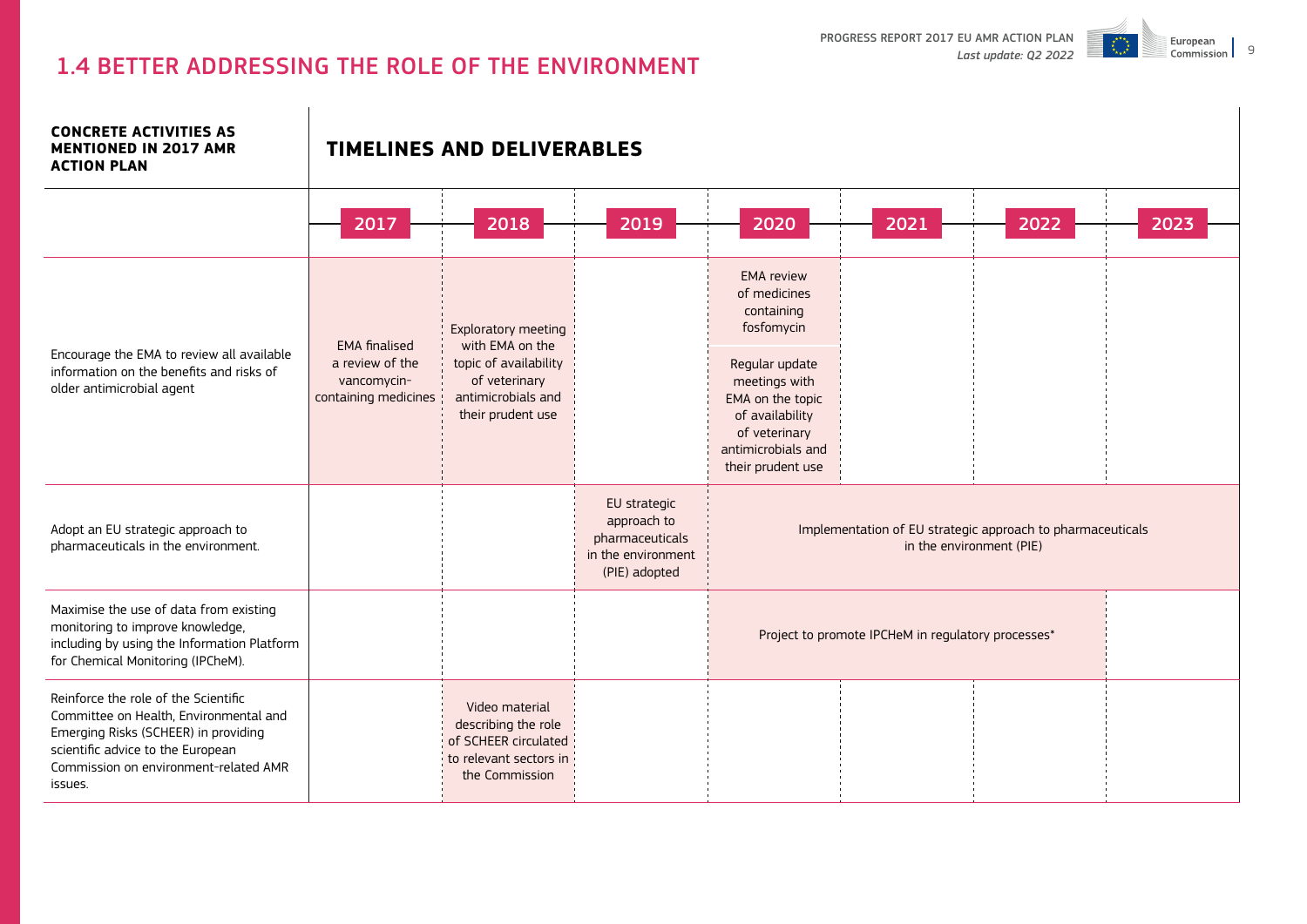

# 1.5 A STRONGER PARTNERSHIP AGAINST AMR AND BETTER AVAILABILITY OF ANTIMICROBIALS

**CONCRETE ACTIVITIES AS MENTIONED IN 2017 AMR ACTION PLAN TIMELINES AND DELIVERABLES** Engage with and support collaboration among key stakeholders in the human health, animal health, food, water and environmental sectors to encourage the responsible use of antimicrobials and appropriate handling of waste material. AMR discussed in the plenary of the advisory group of the food chain and animal and plant health EMA information session on AMR (EMA Working Party with Patients' and Consumers' Organisations (PCWP) and Healthcare Professionals' Organisations (HCPWP)) BTSF training activities 2017 2018 2019 2020 2021 2022 2023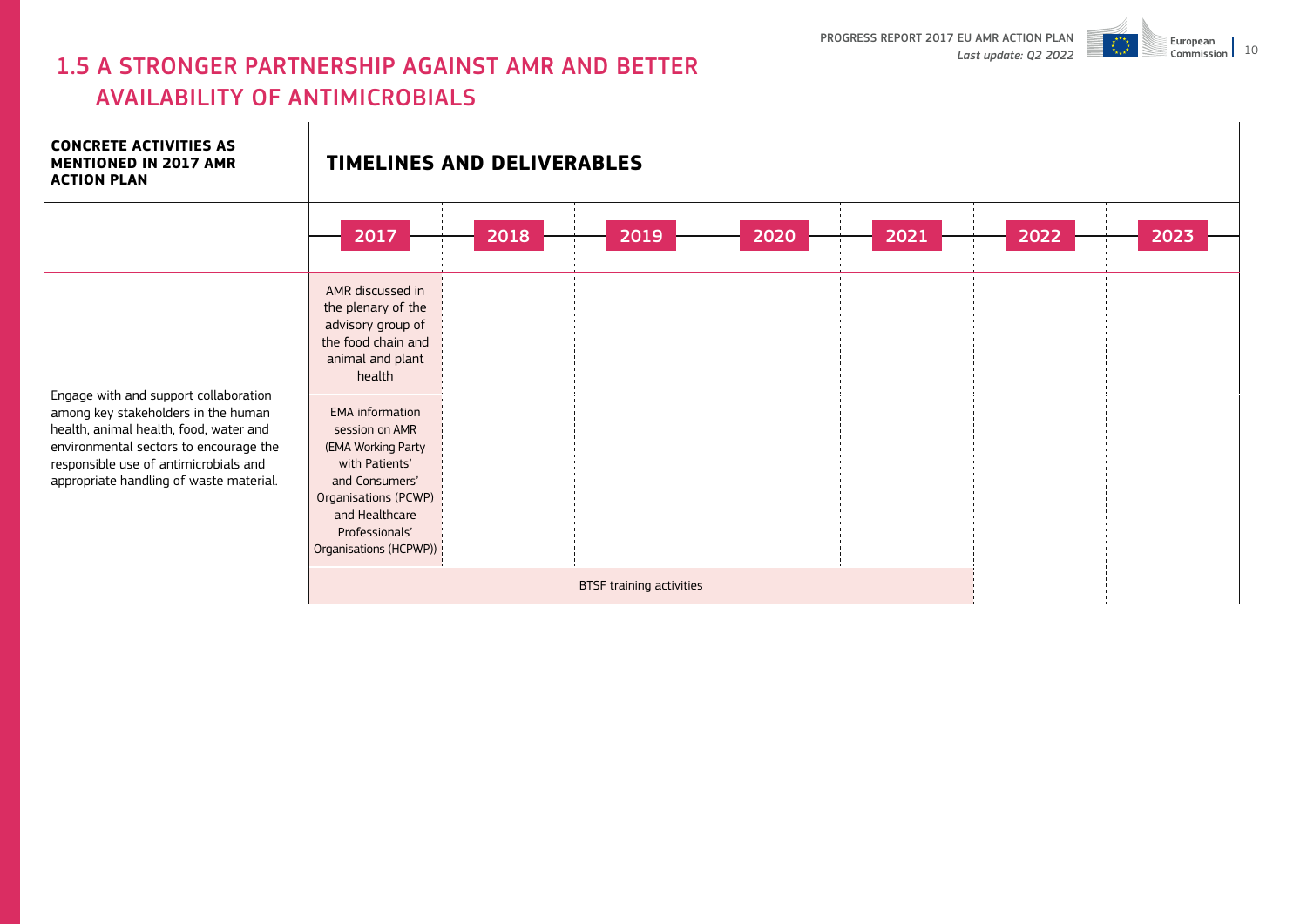

#### **CONCRETE ACTIVITIES AS MENTIONED IN 2017 AMR**

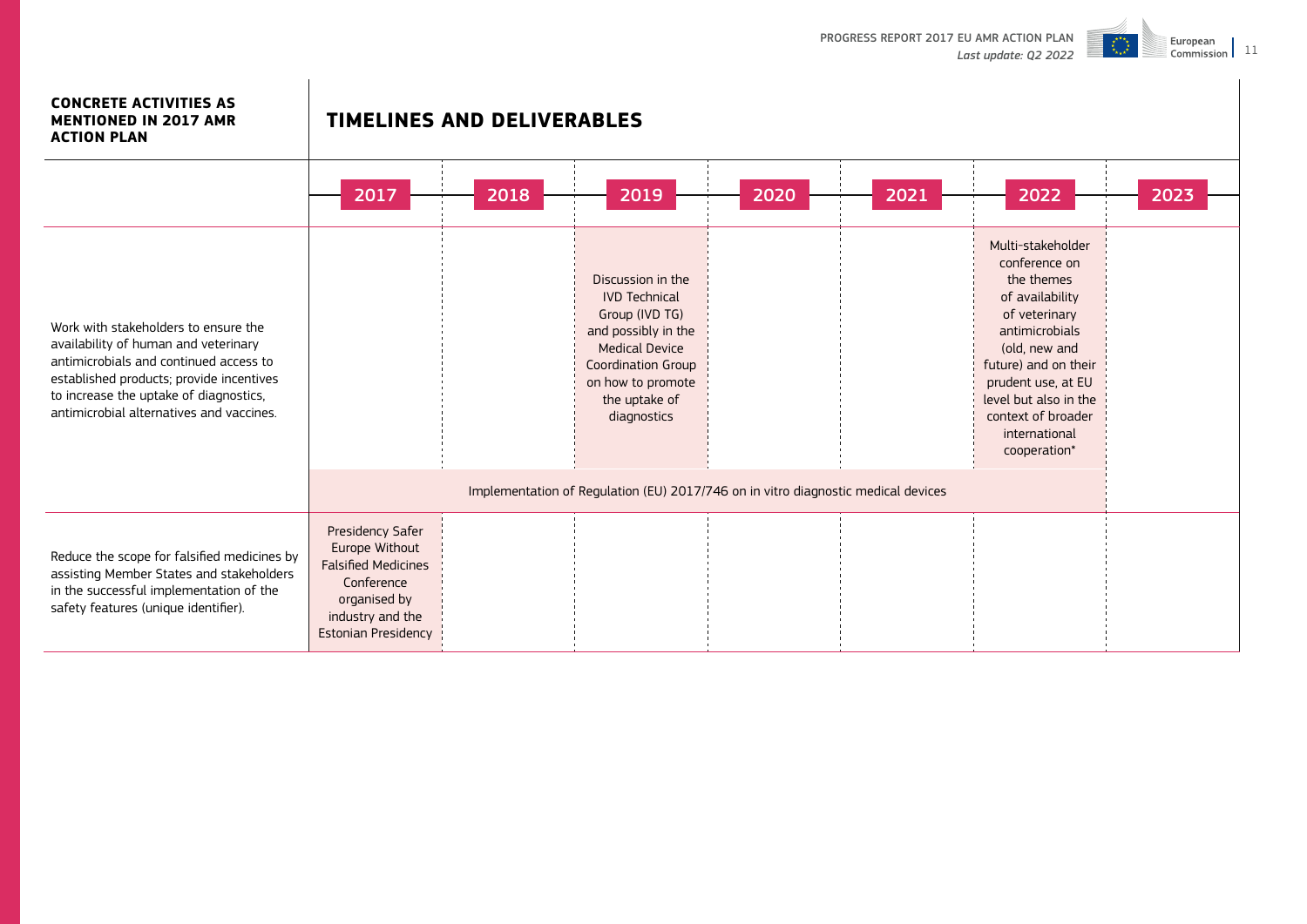

#### **CONCRETE ACTIVITIES AS MENTIONED IN 2017 AMR ACTION PLAN**

|                                                                                                                                                                            | 2017 | 2018                                                                                                   | 2019                                                                               | 2020 | 2021 | 2022 | 2023 |  |
|----------------------------------------------------------------------------------------------------------------------------------------------------------------------------|------|--------------------------------------------------------------------------------------------------------|------------------------------------------------------------------------------------|------|------|------|------|--|
| Reduce the scope for falsified medicines by<br>assisting Member States and stakeholders<br>in the successful implementation of the<br>safety features (unique identifier). |      | Conference<br>organised by DIA<br>(Drug information<br>Association) with<br>pharmaceutical<br>industry | Regular Commission expert group on the implementation of the safety features*      |      |      |      |      |  |
|                                                                                                                                                                            |      |                                                                                                        |                                                                                    |      |      |      |      |  |
| Discuss the availability of veterinary<br>antimicrobials to tackle<br>AMR in the Veterinary Pharmaceutical<br>Committee.                                                   |      |                                                                                                        | Exploratory<br>meeting (see above<br>mentioned<br>multistakeholders<br>conference) |      |      |      |      |  |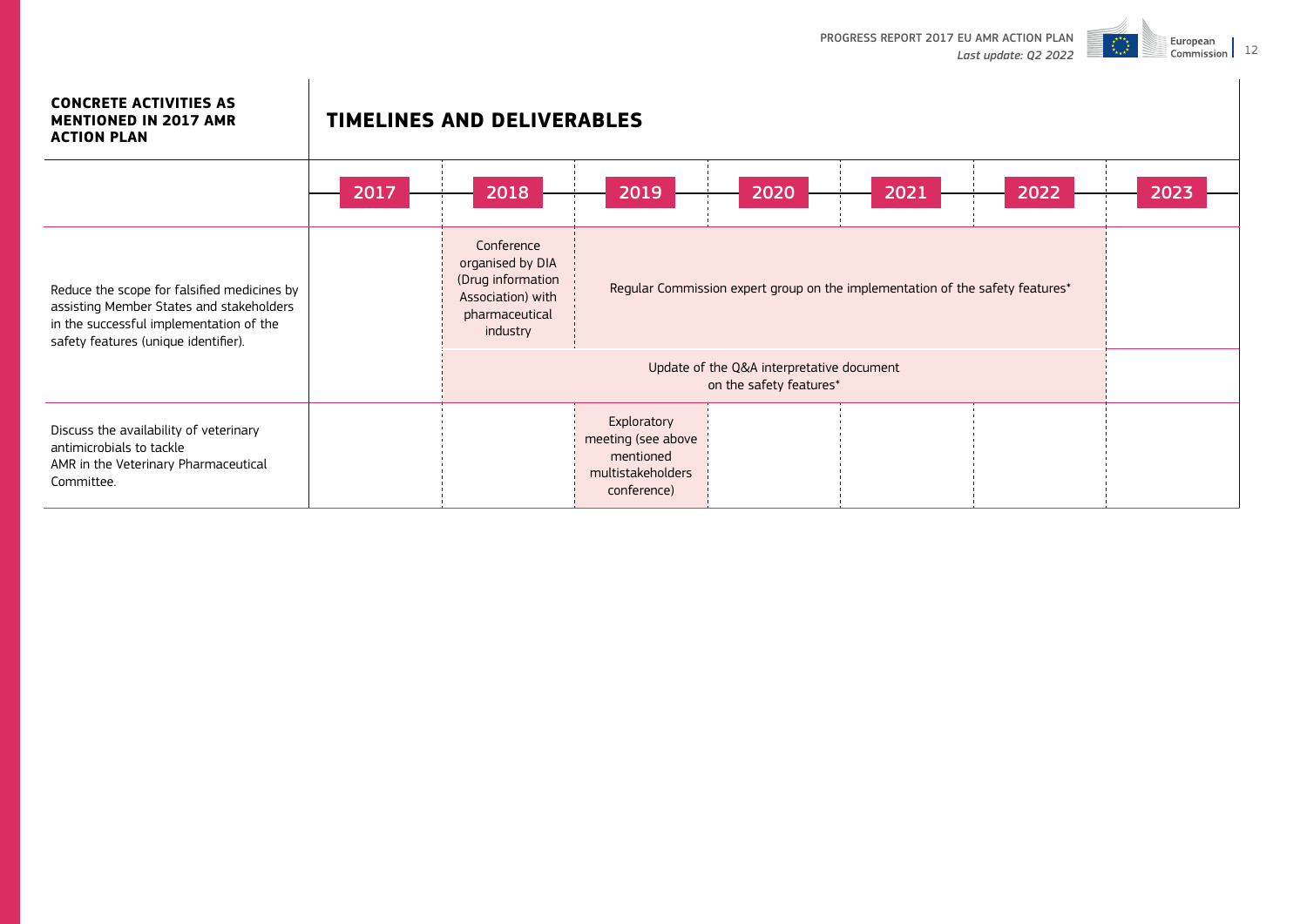Commission 13

European



2.1 IMPROVE KNOWLEDGE ON DETECTION, EFFECTIVE INFECTION CONTROL AND SURVEILLANCE

#### **CONCRETE ACTIVITIES AS MENTIONED IN 2017 AMR ACTION PLAN**

|                                                                                                                                                                   | 2017                                                                                                                                        | 2018                                                                                                                                                                                                 | 2019                                                        | 2020 | 2021                                                                                                                                               | 2022 | 2023 |
|-------------------------------------------------------------------------------------------------------------------------------------------------------------------|---------------------------------------------------------------------------------------------------------------------------------------------|------------------------------------------------------------------------------------------------------------------------------------------------------------------------------------------------------|-------------------------------------------------------------|------|----------------------------------------------------------------------------------------------------------------------------------------------------|------|------|
| Support research into the development and<br>assessment of interventions that prevent<br>the development and spread of AMR.                                       | Funding of research<br>projects under the<br>ERA- NET SusAn on<br>animal production                                                         | Launch of One<br>Health EJP which<br>includes research<br>on new intervention<br>tools on AMR                                                                                                        | Launch of Call<br>topic on clinical<br>management of<br>AMR |      |                                                                                                                                                    |      |      |
|                                                                                                                                                                   |                                                                                                                                             | Funding of projects<br>coming out of Call<br>topic SFS-46-2017<br>on alternative<br>production systems<br>to address anti-<br>microbial drug<br>usage, animal<br>welfare and the<br>impact on health |                                                             |      |                                                                                                                                                    |      |      |
|                                                                                                                                                                   | Funding decision<br>on projects from<br>the JPIAMR 5th<br>call on prevention<br>and intervention<br>strategies to control<br>AMR infections |                                                                                                                                                                                                      |                                                             |      |                                                                                                                                                    |      |      |
| Support research into understanding<br>the epidemiology of AMR, in particular<br>the pathways of transmission between<br>animals<br>and humans, and their impact. | Funding decision on<br>project addressing<br>the clinical burden<br>of Clostridium<br>difficile infection<br>under under IMI2,<br>Call 9    |                                                                                                                                                                                                      |                                                             |      | Report of projects<br>selected under<br>3rd JPIAMR ERA-<br>NET Co-fund call<br>to bridge the<br>knowledge gap on<br>AMR transmission<br>mechanisms |      |      |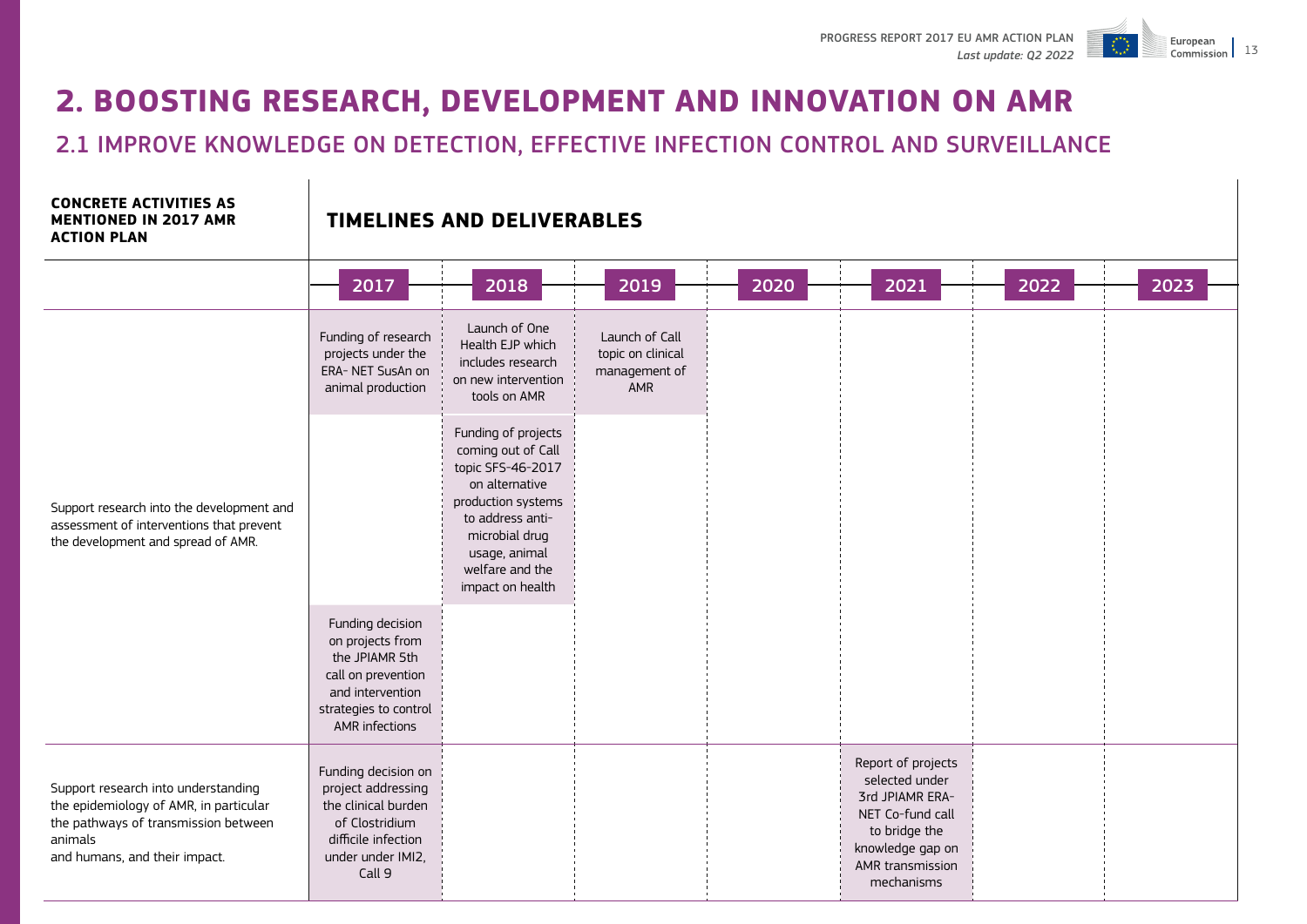

#### **CONCRETE ACTIVITIES AS MENTIONED IN 2017 AMR ACTION PLAN**

|                                                                                                                                                                  | 2017 | 2018                                                                                                                            | 2019                                                                                                                                                                                                       | 2020                                                                                                                                                       | 2021 | 2022 | 2023 |
|------------------------------------------------------------------------------------------------------------------------------------------------------------------|------|---------------------------------------------------------------------------------------------------------------------------------|------------------------------------------------------------------------------------------------------------------------------------------------------------------------------------------------------------|------------------------------------------------------------------------------------------------------------------------------------------------------------|------|------|------|
| Support research into the development of<br>new tools for<br>early (real-time) detection of resistant<br>pathogens in humans<br>and animals.                     |      | Launch of One<br>Health EJP which<br>includes research<br>on early signalling<br>and assessing<br>zoonotic threats              |                                                                                                                                                                                                            | Reporting<br>COMPARE, on the<br>rapid identification,<br>containment<br>and mitigation<br>of emerging<br>infectious diseases<br>and foodborne<br>outbreaks |      |      |      |
|                                                                                                                                                                  |      | Launch of Call topic<br>SC1-BHC-13-2019,<br>on mining of big<br>data for early<br>detection of<br>infectious disease<br>threats | Reporting<br>DIAGORAS, on<br>bedside diagnosis<br>of oral and<br>respiratory tract<br>infections, and<br>identification<br>of antibiotic<br>resistances for<br>personalised<br>monitoring and<br>treatment |                                                                                                                                                            |      |      |      |
| Support research into new eHealth<br>solutions to improve prescription practices,<br>self-management of health, care<br>solutions, and improve awareness of AMR. |      | Launch of Call topic<br>SC1-DTH-10-2019-<br>2020, on digital<br>solutions for health<br>and care services                       |                                                                                                                                                                                                            |                                                                                                                                                            |      |      |      |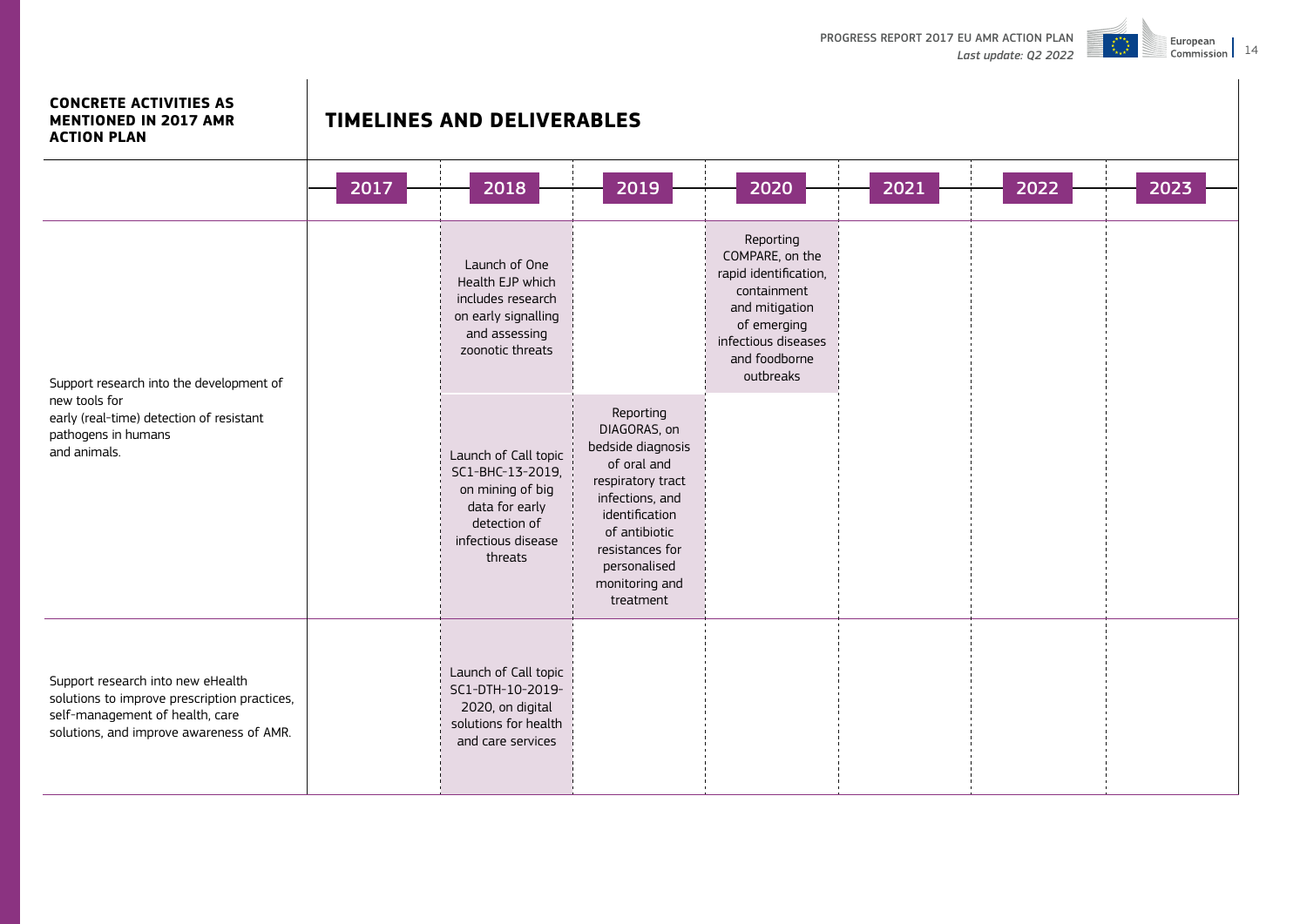

# 2.2 DEVELOP NEW THERAPEUTICS AND ALTERNATIVES

**CONCRETE ACTIVITIES AS MENTIONED IN 2017 AMR ACTION PLAN**

|                                                                                                                                                                                                                           | 2017                                                                                                                                                             | 2018                                                                                                                                                                                                                                                | 2019                                                                                                               | 2020                                                                       | 2021                                                                                       | 2022                                                                                                                     | 2023 |
|---------------------------------------------------------------------------------------------------------------------------------------------------------------------------------------------------------------------------|------------------------------------------------------------------------------------------------------------------------------------------------------------------|-----------------------------------------------------------------------------------------------------------------------------------------------------------------------------------------------------------------------------------------------------|--------------------------------------------------------------------------------------------------------------------|----------------------------------------------------------------------------|--------------------------------------------------------------------------------------------|--------------------------------------------------------------------------------------------------------------------------|------|
|                                                                                                                                                                                                                           | Funding decision<br>on EDCTP2 projects<br>on treatments<br>for cryptococcal<br>meningitis, malaria,<br>HIV, tuberculosis and<br>reproductive tract<br>infections | Reporting of project<br>PneumoNP on<br>nanotherapeutics<br>to treat antibiotic<br>resistant Gram-<br>Negative pneumonia                                                                                                                             | Launch of IMI2<br>call topics on<br>development of new<br>antimicrobials and<br>alternative products<br>for humans |                                                                            | Loans awarded under IDFF to development of<br>new antimicrobials and alternative products* |                                                                                                                          |      |
|                                                                                                                                                                                                                           |                                                                                                                                                                  | Reporting of<br>project NAREB on<br>nanotherapeutics for<br>antibiotic resistant<br>emerging bacterial<br>pathogens                                                                                                                                 |                                                                                                                    | Reports of projects from 1st and 2nd join<br>transnational calls of JPIAMR |                                                                                            | Reporting of project<br>anTBiotic progressing<br>TB drug candidates<br>to clinical proof of<br>concept*                  |      |
| Support research into the development of<br>new antimicrobials and alternative products<br>for humans and animals as well as the<br>repurposing of old antimicrobials or the<br>development of new combination therapies. |                                                                                                                                                                  | Launch of Call topics<br>SC1-BHC-14-2019<br>on stratified<br>host-directed<br>approaches to<br>improve prevention,<br>treatment and/or<br>cure of infectious<br>diseases and SC2-<br>SFS-11-2019-2019<br>on antimicrobials and<br>animal production |                                                                                                                    |                                                                            |                                                                                            | Reporting of IMI<br>ND4BB projects on<br>development of new<br>antimicrobials and<br>alternative products<br>for humans* |      |
|                                                                                                                                                                                                                           |                                                                                                                                                                  | Reporting of<br>project FormAMP<br>on innovative<br>nanoformulation<br>design of<br>antimicrobial<br>peptides                                                                                                                                       |                                                                                                                    |                                                                            |                                                                                            |                                                                                                                          |      |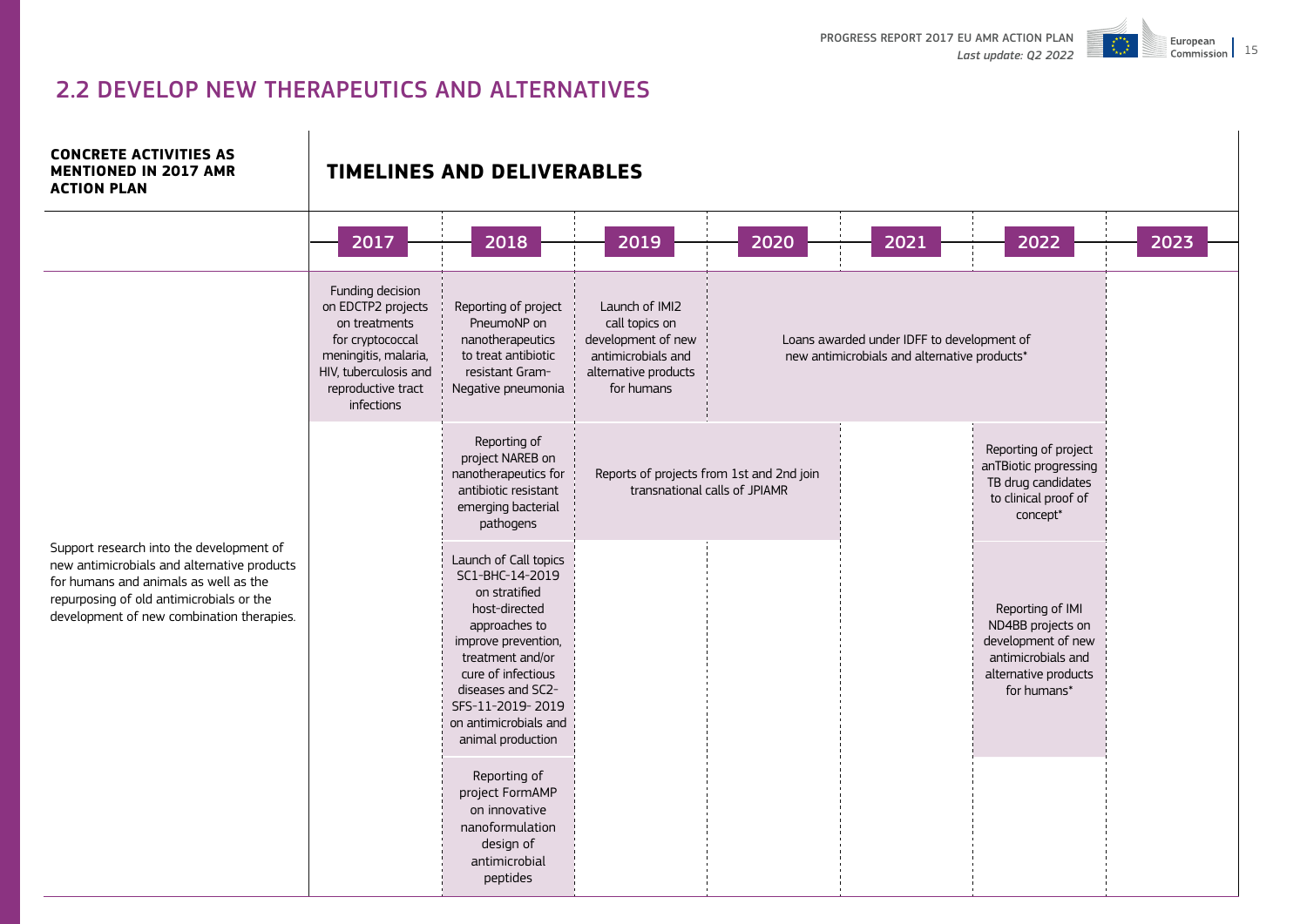

#### **CONCRETE ACTIVITIES AS MENTIONED IN 2017 AMR ACTION PLAN**

|                                                                                                                                                                  | 2017                                                                                                                                                    | 2018                                                                                                                                                                                                           | 2019 | 2020                                                                                          | 2021                                                                                                         | 2022                                                                                              | 2023 |
|------------------------------------------------------------------------------------------------------------------------------------------------------------------|---------------------------------------------------------------------------------------------------------------------------------------------------------|----------------------------------------------------------------------------------------------------------------------------------------------------------------------------------------------------------------|------|-----------------------------------------------------------------------------------------------|--------------------------------------------------------------------------------------------------------------|---------------------------------------------------------------------------------------------------|------|
| Support SMEs in their R&D efforts towards<br>innovative and/or alternative therapeutic<br>approaches for the treatment or prevention<br>of bacterial infections. |                                                                                                                                                         |                                                                                                                                                                                                                |      |                                                                                               | Reporting of projects from SME Instrument, on development of<br>new antimicrobials and alternative products* |                                                                                                   |      |
| Facilitate sharing of antimicrobial research<br>data among relevant stakeholders.                                                                                |                                                                                                                                                         | Launch of IMI2<br>call topics on<br>development of<br>new antimicrobials<br>including facilitating<br>data sharing<br>Reporting of IMI<br>ND4BB project<br>TRANSLOCATION on<br>antibacterial drug<br>discovery |      |                                                                                               |                                                                                                              |                                                                                                   |      |
| Support the establishment of a European-<br>wide sustainable clinical research network.                                                                          | Launch of Call topic<br>SC1-HCO-08-2018<br>on the creation of<br>a European wide<br>sustainable clinical<br>research network for<br>infectious diseases |                                                                                                                                                                                                                |      |                                                                                               |                                                                                                              | Reporting of IMI ND4BB project COMBACTE<br>on the development of new antibacterial<br>treatments* |      |
| Support research and innovation to<br>promote the use of digital technologies<br>supporting the development of new<br>therapeutics<br>and alternatives.          |                                                                                                                                                         |                                                                                                                                                                                                                |      | Reporting of<br>Biotechnology (LEIT)<br>project DD-DeCaF<br>on optimisation of<br>-omics data |                                                                                                              |                                                                                                   |      |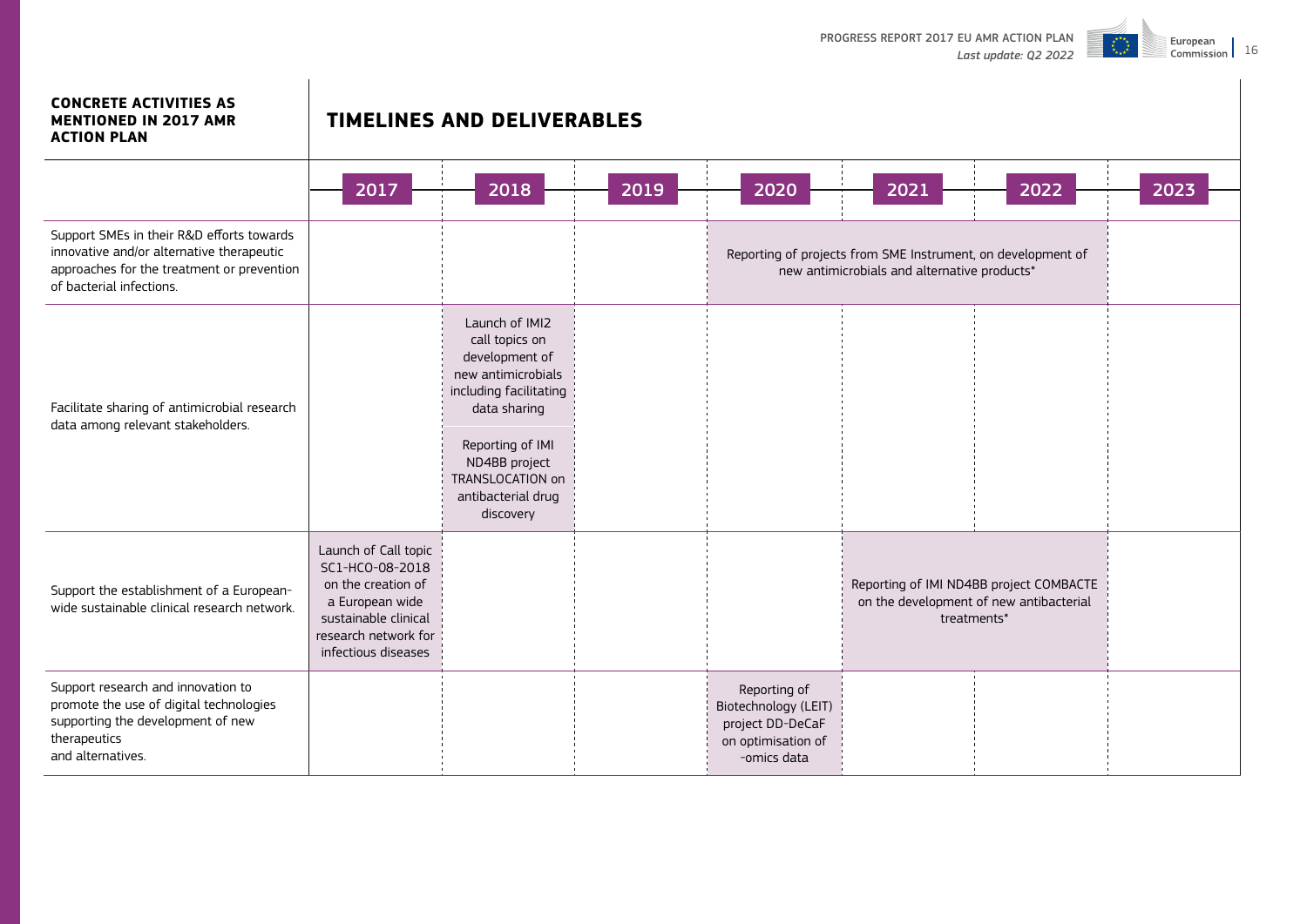

# 2.3 DEVELOP NEW PREVENTIVE VACCINES

#### **CONCRETE ACTIVITIES AS MENTIONED IN 2017 AMR ACTION PLAN**

|                                                                                                                                                         | 2017                                                                                               | 2018                                                                                                                                   | 2019                                                                                      | 2020                                                                                                 | 2021                                                                                                                                          | 2022                                                                                        |
|---------------------------------------------------------------------------------------------------------------------------------------------------------|----------------------------------------------------------------------------------------------------|----------------------------------------------------------------------------------------------------------------------------------------|-------------------------------------------------------------------------------------------|------------------------------------------------------------------------------------------------------|-----------------------------------------------------------------------------------------------------------------------------------------------|---------------------------------------------------------------------------------------------|
| Support research and innovation to<br>promote the use of digital technologies<br>supporting the development of new<br>therapeutics<br>and alternatives. |                                                                                                    |                                                                                                                                        |                                                                                           |                                                                                                      | Reporting of<br>projects from Call<br>topic SC1- PM-16-<br>2017 on in-silico<br>trials for developing<br>and assessing<br>biomedical products |                                                                                             |
|                                                                                                                                                         | Launch of Call Topic<br>SC1-BHC-15-2018,<br>on new anti-<br>infective agents                       | Launch of Call<br>Topics SC1-<br>BHC-14-2019,<br>on stratified                                                                         |                                                                                           |                                                                                                      |                                                                                                                                               | Reporting of<br>projects OptiMalVax<br>and MultiViVax on<br>Malaria vaccine<br>development* |
| Continue to support research into the<br>development of new<br>effective preventive vaccines for humans<br>and animals.                                 | (including vaccines)<br>for prevention and/<br>or treatment of<br>neglected infectious<br>diseases | host-directed<br>approaches to<br>improve prevention,<br>treatment and/or<br>cure of infectious<br>diseases, SC2-<br>SFS-31-2019 (ERA- |                                                                                           | Reporting of projects<br>TBVAC2020 and EMI-<br>TB on advancing<br>tuberculosis vaccine<br>candidates |                                                                                                                                               | Reporting of the<br>European AIDS<br>Vaccine Initiative<br>(EAVI) 2020*                     |
|                                                                                                                                                         |                                                                                                    | NET) on veterinary<br>vaccinology and<br>SC2-SFS-12-2019<br>on swine fever<br>vaccines                                                 | Reporting of project<br>SAPHIR on novel<br>vaccine strategies<br>for animal<br>production | Reporting<br>MycoSynVac, on<br>development of<br>a Mycoplasma<br>vaccine for animal<br>use           |                                                                                                                                               | Reporting of<br>project TracVac<br>on Developing<br>a Chlamydia<br>Trachomatis<br>vaccine*  |
|                                                                                                                                                         |                                                                                                    |                                                                                                                                        |                                                                                           |                                                                                                      | Loans awarded under IDFF to<br>development of new vaccines*                                                                                   |                                                                                             |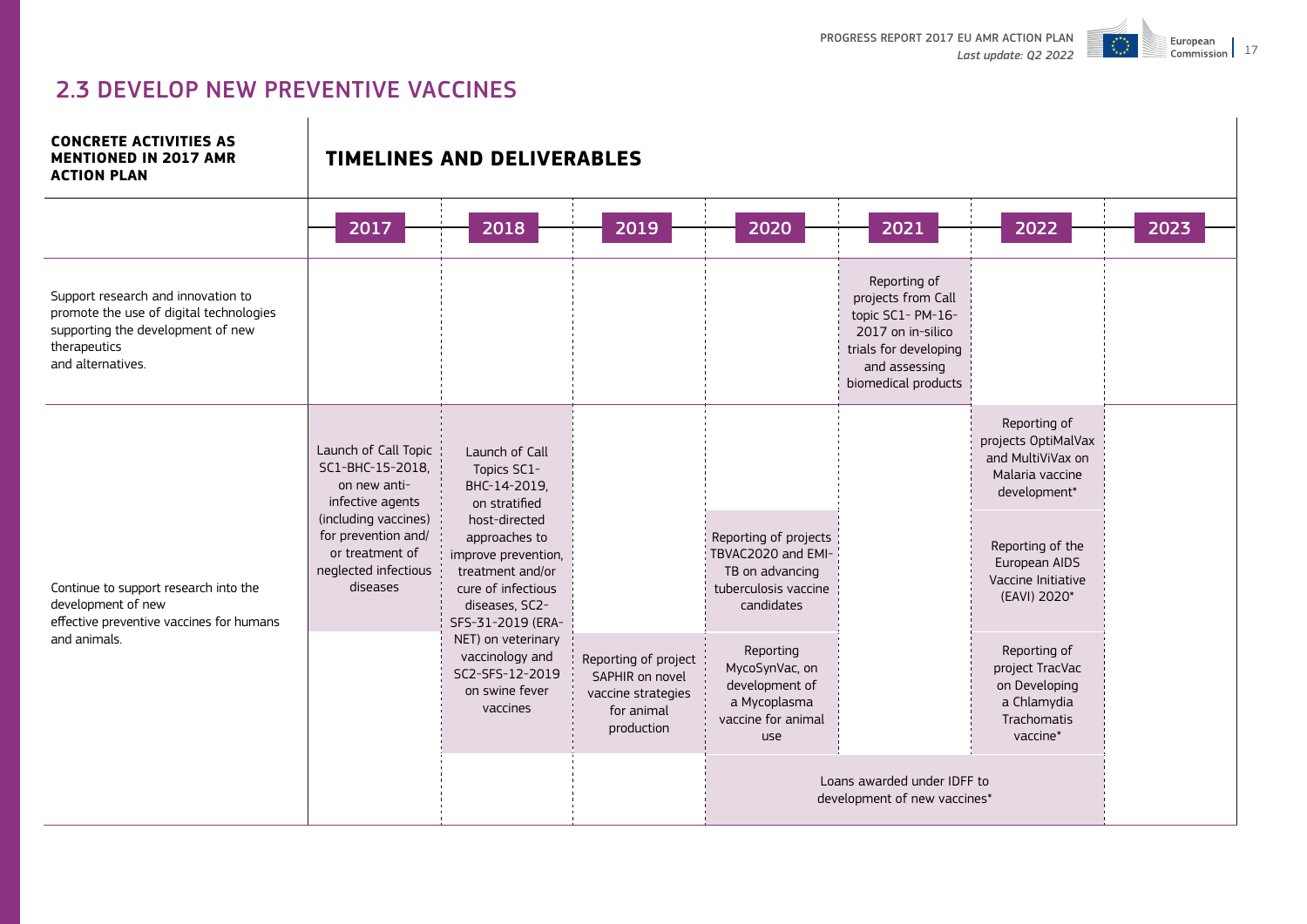

# 2.4 DEVELOP NOVEL DIAGNOSTICS

**CONCRETE ACTIVITIES AS MENTIONED IN 2017 AMR ACTION PLAN**

|                                                                                                                                                        | 2017                                                                    | 2018                                                                                          | 2019                                                                                             | 2020 | 2021                                                                                                                       | 2022                                                                                        |
|--------------------------------------------------------------------------------------------------------------------------------------------------------|-------------------------------------------------------------------------|-----------------------------------------------------------------------------------------------|--------------------------------------------------------------------------------------------------|------|----------------------------------------------------------------------------------------------------------------------------|---------------------------------------------------------------------------------------------|
| Support increasing the knowledge base<br>concerning the barriers that influence the<br>wider use of vaccination in medical and<br>veterinary practice. |                                                                         | Launch of Call Topic<br>SFS-11-2018-2019,<br>on antimicrobials<br>and livestock<br>production |                                                                                                  |      |                                                                                                                            |                                                                                             |
|                                                                                                                                                        | Launch of IMI2<br>call, on diagnostics<br>development and<br>validation | Reporting of project<br>VIROGENESIS on<br>virus discovery and<br>epidemic tracing             | Reporting of poject<br>Poc-ID on Point-of-<br>Care diagnostics for<br><b>Infectious Diseases</b> |      | Reporting of<br>project FAPIC on<br>developping a fast<br>assay for pathogen<br>identification and<br>characterisation*    |                                                                                             |
| Support research into the development of<br>new diagnostic<br>tools in particular on-site tests in humans<br>and animals.                              |                                                                         | Launch of One<br>Health EJP, incl.<br>research on new<br>diagnostic tools on<br><b>AMR</b>    |                                                                                                  |      | Loans awarded under IDFF to development of new diagnostic tools*                                                           |                                                                                             |
|                                                                                                                                                        |                                                                         |                                                                                               |                                                                                                  |      | Reporting PREPARE,<br>on outbreak<br>preparedness                                                                          | Reporting of<br>EDCTP2 projects,<br>on diagnostic tools<br>for poverty-related<br>diseases* |
| Support the use of IT solutions in<br>developing tools for<br>diagnosing human and animal infections.                                                  |                                                                         |                                                                                               |                                                                                                  |      | Reporting of projects from SME Instrument, on IT solutions and tools<br>to support diagnosing human and animal infections* |                                                                                             |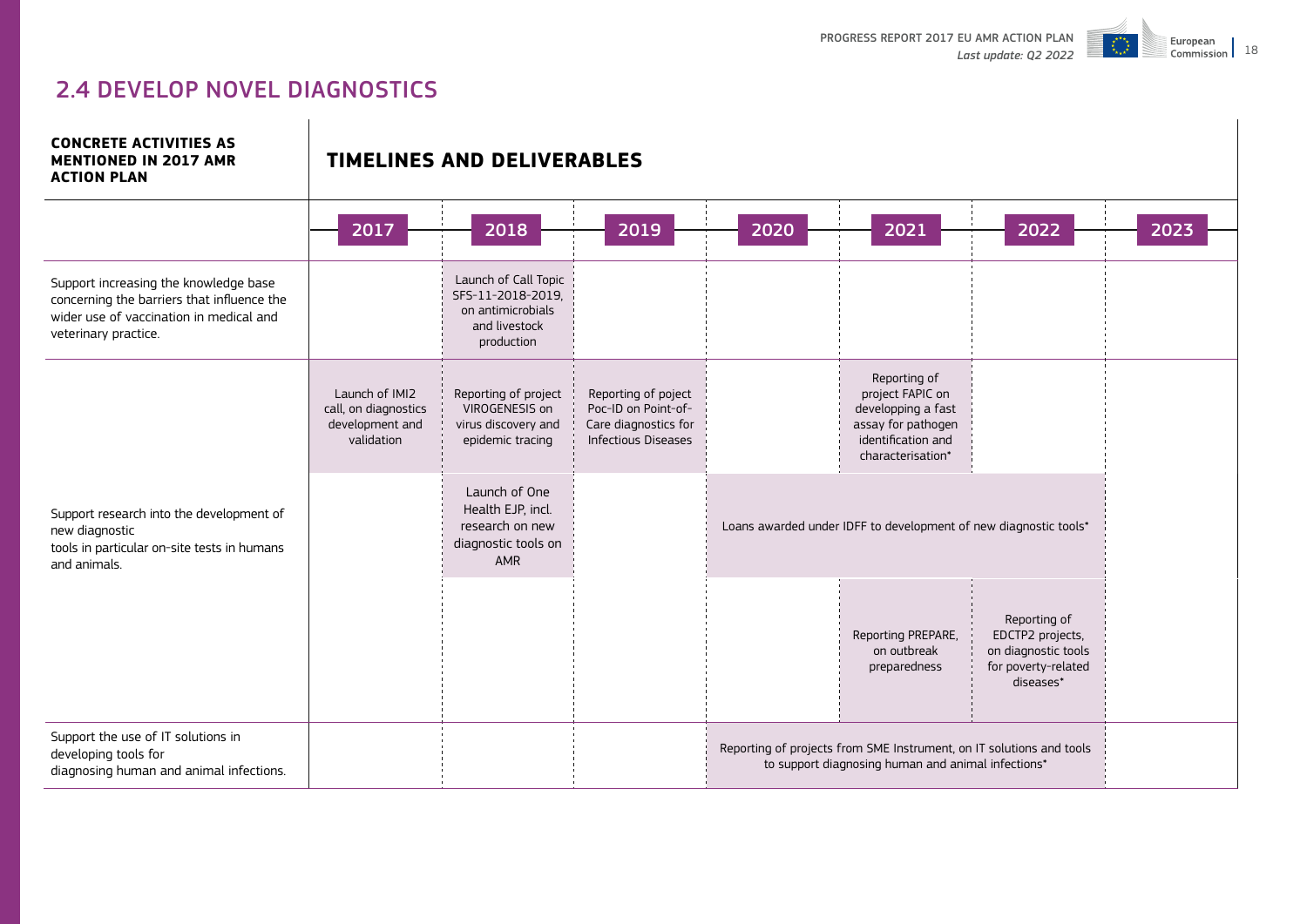# 2.5 DEVELOP NEW ECONOMIC MODELS AND INCENTIVES<sup>Last update: Q2 2022</sup>

PROGRESS REPORT 2017 EU AMR ACTION PLAN



| <b>CONCRETE ACTIVITIES AS</b><br><b>MENTIONED IN 2017 AMR</b><br><b>ACTION PLAN</b>                                                                                                                                                                               | <b>TIMELINES AND DELIVERABLES</b>                                                                                                             |                                                                                                                                             |                                                      |                                                               |                                                                |                                                                                                                                                                     |      |  |  |  |
|-------------------------------------------------------------------------------------------------------------------------------------------------------------------------------------------------------------------------------------------------------------------|-----------------------------------------------------------------------------------------------------------------------------------------------|---------------------------------------------------------------------------------------------------------------------------------------------|------------------------------------------------------|---------------------------------------------------------------|----------------------------------------------------------------|---------------------------------------------------------------------------------------------------------------------------------------------------------------------|------|--|--|--|
|                                                                                                                                                                                                                                                                   | 2017                                                                                                                                          | 2018                                                                                                                                        | 2019                                                 | 2020                                                          | 2021                                                           | 2022                                                                                                                                                                | 2023 |  |  |  |
| Encourage the uptake of diagnostics in<br>medical and<br>veterinary practice.                                                                                                                                                                                     | Launch of Call Topic<br>SC1-HCO-12-2018.<br>on Innovation<br>Procurement                                                                      |                                                                                                                                             |                                                      |                                                               |                                                                |                                                                                                                                                                     |      |  |  |  |
| Increase the evidence base for<br>understanding the societal costs<br>and benefits of different strategies for<br>fighting AMR.                                                                                                                                   |                                                                                                                                               | Reporting of IMI<br>DRIVE-AB project                                                                                                        |                                                      |                                                               |                                                                |                                                                                                                                                                     |      |  |  |  |
| Support research into the development<br>of new economic models, exploring<br>and analysing incentives to boost the<br>development of new therapeutics,<br>alternatives, vaccines and diagnostics.                                                                |                                                                                                                                               | Reporting of IMI<br>DRIVE-AB project                                                                                                        |                                                      |                                                               |                                                                | HERA study aiming<br>at collecting<br>evidence and<br>providing options<br>for action in order<br>to bring more<br>AMR medical<br>countermeasures to<br>the market* |      |  |  |  |
|                                                                                                                                                                                                                                                                   |                                                                                                                                               | <b>TATFAR discussion</b><br>on incentives                                                                                                   |                                                      |                                                               |                                                                |                                                                                                                                                                     |      |  |  |  |
| Analyse EU regulatory tools and incentives<br>- in particular orphan and paediatric<br>legislation - to use them for novel<br>antimicrobials and innovative alternative<br>medicinal products that currently do not<br>generate sufficient returns on investment. | Report from<br>the European<br>Commission to the<br>European Parliament<br>and the Council on<br>the 10 years of the<br>paediatric Regulation | Study on the<br>economic impact of<br>the supplementary<br>protection certificate,<br>pharmaceutical<br>incentives and<br>rewards in Europe | Study on orphan<br>medicinal products<br>legislation |                                                               | Evaluation of the orphan and paediatric medicines legislation* |                                                                                                                                                                     |      |  |  |  |
| Encourage Member States to explore<br>results and recommendations of EU<br>research projects on new<br>economic business models.                                                                                                                                  |                                                                                                                                               |                                                                                                                                             |                                                      | Discussion with Member States in the Pharmacuetical Committee |                                                                |                                                                                                                                                                     |      |  |  |  |
| Develop new or improved methodological<br>HTA approaches<br>and foster methodological consensus-<br>building.                                                                                                                                                     | Launch of Call Topic<br>SC1-BHC-26-2018,<br>on HTA research to<br>support evidence-<br>based healthcare                                       |                                                                                                                                             |                                                      |                                                               |                                                                |                                                                                                                                                                     |      |  |  |  |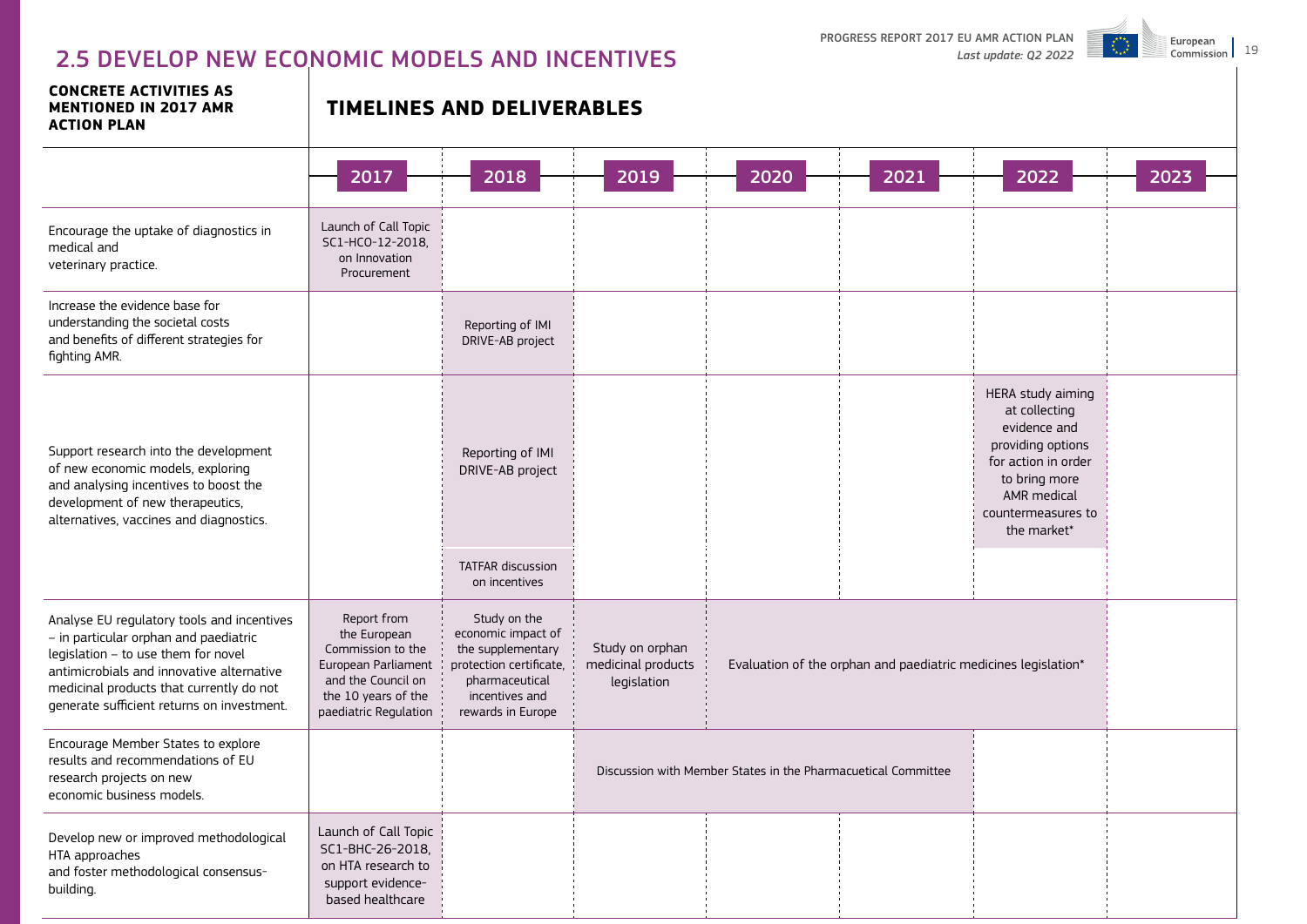

# 2.6 CLOSE KNOWLEDGE GAPS ON AMR IN THE ENVIRONMENT AND ON HOW TO PREVENT TRANSMISSION

#### **CONCRETE ACTIVITIES AS MENTIONED IN 2017 AMR ACTION PLAN**

|                                                                                                                                                                                   | 2017                                                                   | 2018                                                                   | 2019                                                                                  | 2020                                                                                            | 2021                                                                                                                                                                 | 2022 | 2023 |  |
|-----------------------------------------------------------------------------------------------------------------------------------------------------------------------------------|------------------------------------------------------------------------|------------------------------------------------------------------------|---------------------------------------------------------------------------------------|-------------------------------------------------------------------------------------------------|----------------------------------------------------------------------------------------------------------------------------------------------------------------------|------|------|--|
| Support research into knowledge gaps on<br>the release of resistant microorganisms and<br>antimicrobials into the environment and<br>their spread.                                |                                                                        | Launch of One<br>Health EJP, incl.<br>research on<br>resistance spread | Reporting of<br>project EFFORT<br>on microbial drug<br>resistance and<br>transmission |                                                                                                 | Reports of projects<br>from JPIAMR 3rd<br>ERA- NET Co-fund<br>call on transmission<br>dynamics*                                                                      |      |      |  |
| Explore risk assessment methodologies to<br>evaluate the risks to human and animal<br>health from the presence of antimicrobials<br>in the environment.                           | Launch of One<br>Health EJP, incl.<br>research on<br>resistance spread |                                                                        |                                                                                       |                                                                                                 | Mandate to EFSA/<br>ECHA/EMA/ECDC on<br>the impact of the<br>non-medicinal use<br>of azole fungicides<br>on the development<br>of azole-resistant<br>Aspegillus spp* |      |      |  |
|                                                                                                                                                                                   |                                                                        |                                                                        |                                                                                       | Implementation of Commission strategic approach<br>to pharmaceuticals in the environment (PIE)* |                                                                                                                                                                      |      |      |  |
| Support research into and the development<br>of new tools for monitoring antimicrobials<br>and microorganisms resistant against<br>antimicrobials in the environment.             |                                                                        |                                                                        |                                                                                       | Implementation of Commission strategic approach<br>to pharmaceuticals in the environment (PIE)* |                                                                                                                                                                      |      |      |  |
| Support the development of technologies<br>that enable efficient and rapid degradation<br>of antimicrobials in wastewater and the<br>environment and reduce the spread of<br>AMR. |                                                                        |                                                                        | ERA-NET for JPI<br>Water and JPIAMR                                                   |                                                                                                 |                                                                                                                                                                      |      |      |  |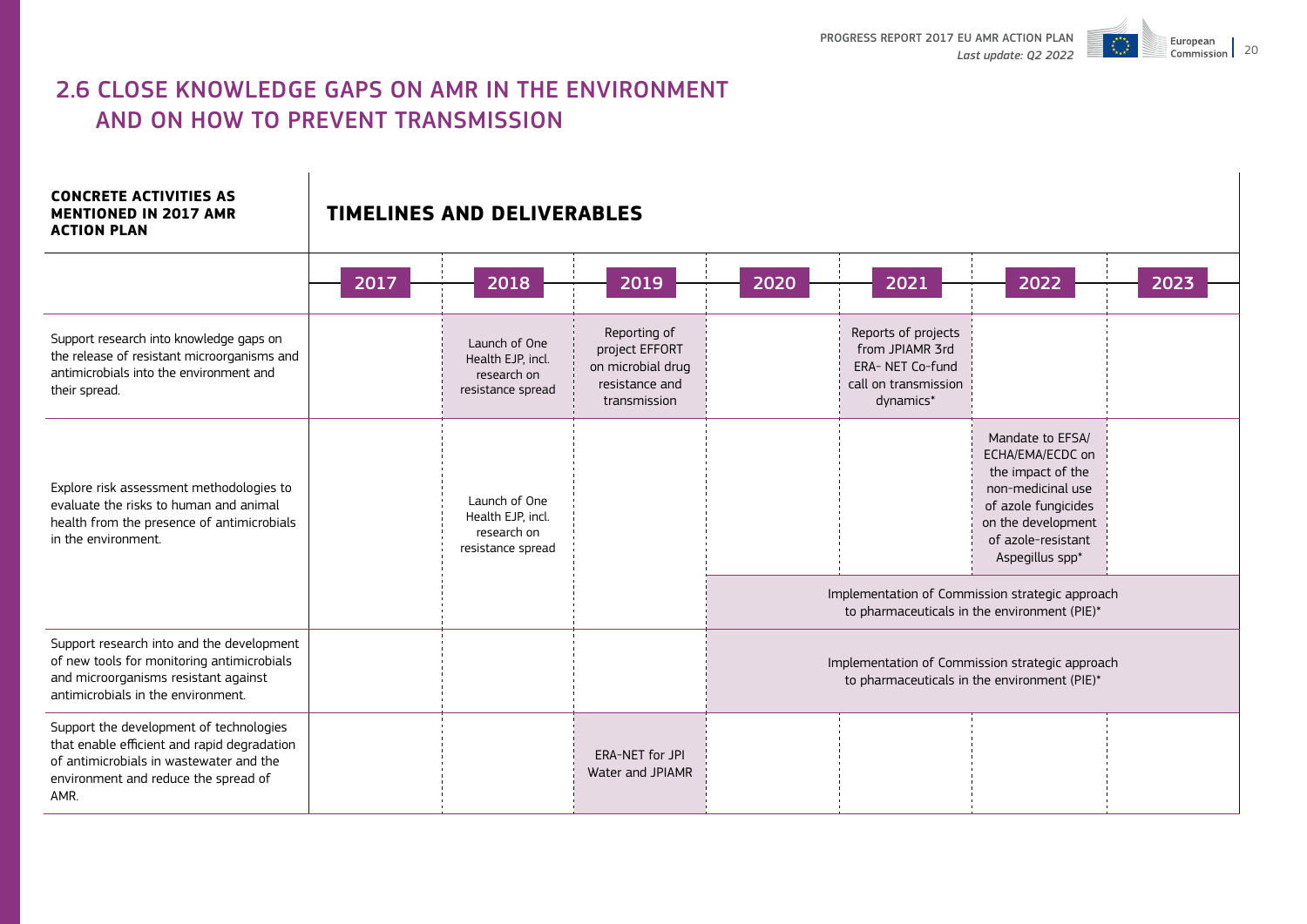

# **3. SHAPING THE GLOBAL AGENDA**

# 3.1 A STRONGER EU GLOBAL PRESENCE

#### **CONCRETE ACTIVITIES AS MENTIONED IN 2017 AMR ACTION PLAN**

|                                                                                                                             | 2017                                                                                                                                             | 2018                                                                                                                                        | 2019                                                           | 2020 | 2021                                                                                           | 2022 | 2023 |
|-----------------------------------------------------------------------------------------------------------------------------|--------------------------------------------------------------------------------------------------------------------------------------------------|---------------------------------------------------------------------------------------------------------------------------------------------|----------------------------------------------------------------|------|------------------------------------------------------------------------------------------------|------|------|
| Continue to actively contribute to the<br>normative work of the WHO, the OIE, the<br>FAO, and the Codex Alimentarius on the | Signature of a<br>letter of intent<br>for reinforced<br>cooperation<br>between FAO and<br>EC between FAO DG<br>and V. Andriukaitis<br>Commission |                                                                                                                                             | Involvement of FAO in new BTSF activities for non-EU countries |      | New CODEX<br>guidelines on<br>integrated<br>monitoring and<br>surveillance of<br>foodborne AMR |      |      |
| development of ambitious international<br>frameworks and standards/norms/<br>guidelines/methodologies related to AMR.       |                                                                                                                                                  | Review upcoming<br>normative work<br>(e.g. as outlined in<br>resolution of the<br>World Health<br>Assembly)<br>and assess EC<br>involvement |                                                                |      | <b>Revised CODEX</b><br>code of practice to<br>minimize AMR                                    |      |      |
| Reinforce technical cooperation with the<br>WHO and its members in key areas of the<br>WHO Global Action Plan on AMR.       |                                                                                                                                                  |                                                                                                                                             |                                                                |      |                                                                                                |      |      |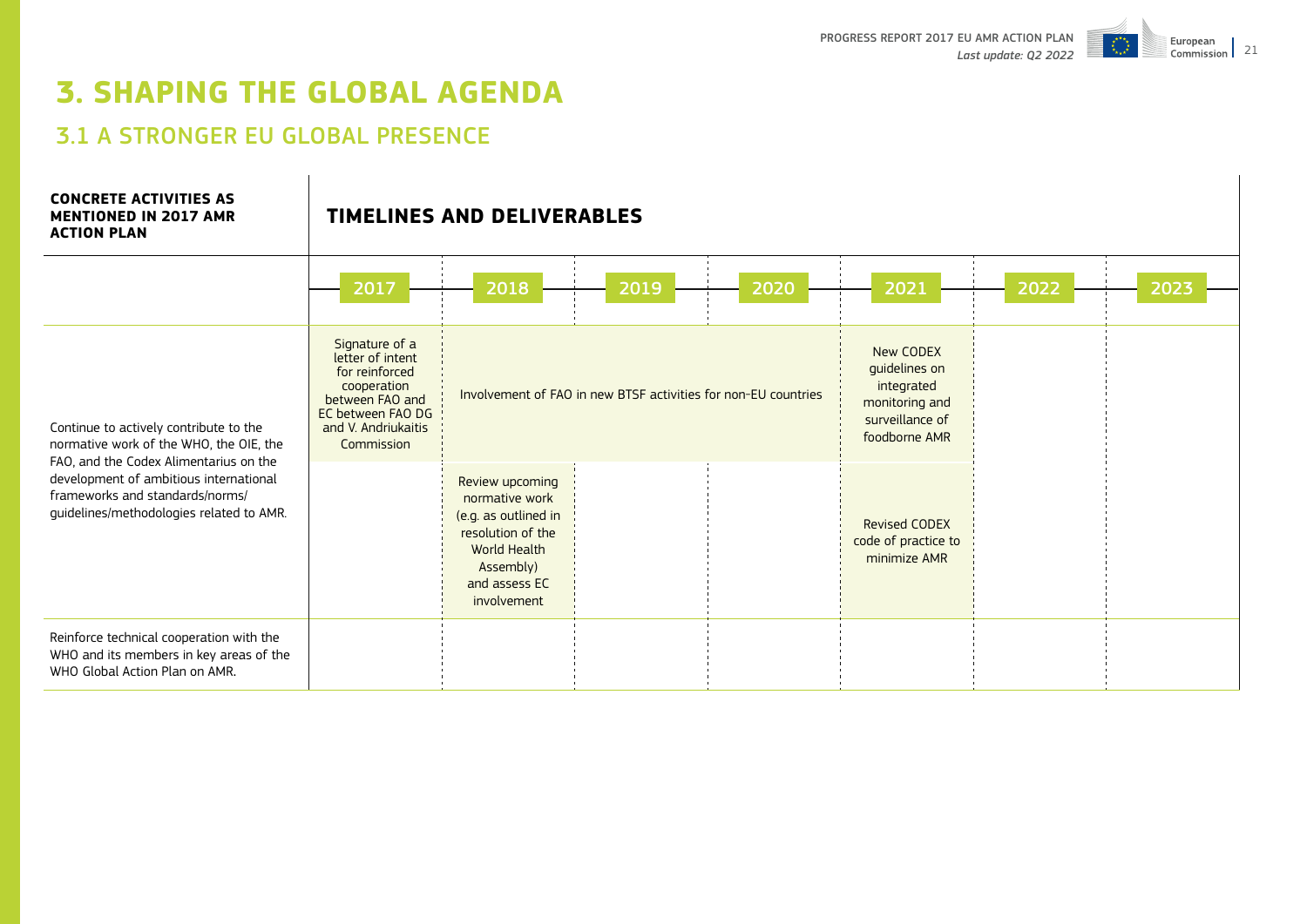

## **CONCRETE ACTIVITIES AS MENTIONED IN 2017 AMR**

| <b>ACTION PLAN</b>                                                                                                                                                                                                                                                                                                           |                                                                                                                                                              |                             |                                                                                      |                                                      |                                                                                 |                     |      |
|------------------------------------------------------------------------------------------------------------------------------------------------------------------------------------------------------------------------------------------------------------------------------------------------------------------------------|--------------------------------------------------------------------------------------------------------------------------------------------------------------|-----------------------------|--------------------------------------------------------------------------------------|------------------------------------------------------|---------------------------------------------------------------------------------|---------------------|------|
|                                                                                                                                                                                                                                                                                                                              | 2017                                                                                                                                                         | 2018                        | 2019                                                                                 | 2020                                                 | 2021                                                                            | 2022                | 2023 |
| Boost support for the International<br>Conference on the Harmonisation of<br>Technical Requirements for the Registration<br>of Pharmaceuticals for Human Use<br>(ICH) and the Veterinary International<br>Conference on the Harmonisation (VICH) on<br>relevant international guidelines/standards/<br>norms related to AMR. | Promotion of the<br>new EU Action Plan<br>against AMR during<br>the IPRF meeting<br>in the margins of<br>the ICH meeting<br>in Geneva in<br>November 2017    |                             | Text on AMR in<br>the UN political<br>declaration on<br>Universal Health<br>Coverage | supporting harmonisation*                            | Explore the needs to update existing<br>VICH guidelines and other possibilities |                     |      |
| Work towards continued high-level political                                                                                                                                                                                                                                                                                  | <b>AMR</b> featuring<br>in the G7<br><b>Health Minister</b><br>Communique<br>and G20 Health<br>Ministers'<br><b>Declaration</b>                              | AMR on G7 and<br>G20 Agenda | AMR on G7 and<br>G20 Agenda                                                          | AMR on G20<br>Agenda                                 | AMR on G7<br>Agenda                                                             | AMR on G7<br>Agenda |      |
| attention and commitment to AMR action,<br>including in the United Nations forums, the<br>G7 and the G20.                                                                                                                                                                                                                    | Approval by G7<br>CVOs of a common<br>approach on<br>the definitions<br>of therapeutic,<br>responsible and<br>prudent use of<br>antimicrobials in<br>animals |                             |                                                                                      |                                                      |                                                                                 |                     |      |
| Look for synergies with the UN Strategic<br>Approach to International Chemicals<br>Management's work on the emerging<br>policy issue of pharmaceuticals in the<br>environment.                                                                                                                                               |                                                                                                                                                              |                             |                                                                                      | <b>EU Chemical</b><br>Startegy for<br>Sustainability | Implemantation of EU Chemical<br>Startegy for Sustainability*                   |                     |      |
| Analyse the feasibility of setting up a<br>global AMR clinical studies network in<br>collaboration with G7 members.                                                                                                                                                                                                          |                                                                                                                                                              |                             |                                                                                      |                                                      |                                                                                 |                     |      |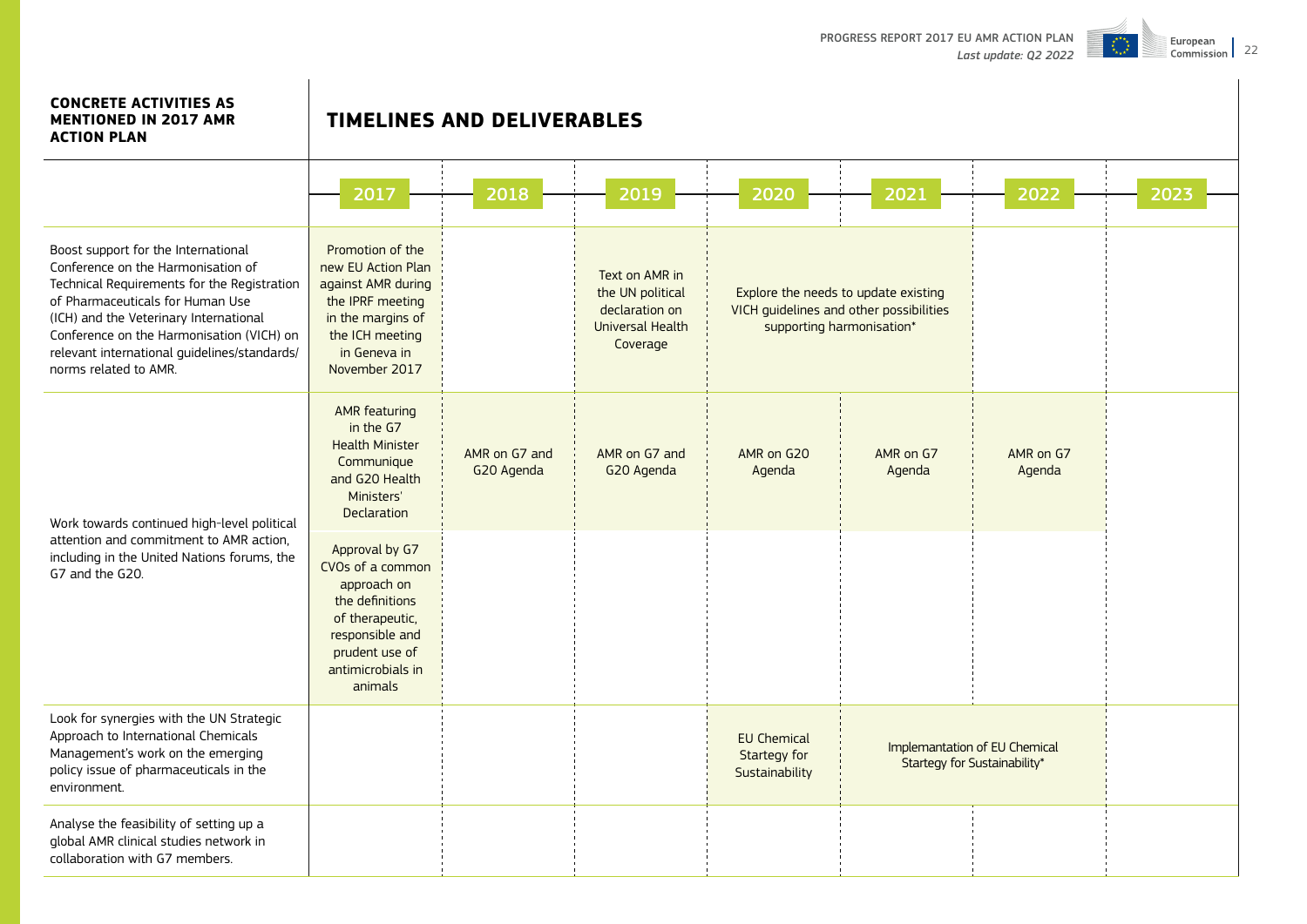

#### **CONCRETE ACTIVITIES AS MENTIONED IN 2017 AMR ACTION PLAN**

|                                                                                                                                                                                                                                                                                       | 2017 | 2018                                                   | 2019                                                                                                                                                   | 2020 | 2021                                                                         | 2022                                          | 2023                         |
|---------------------------------------------------------------------------------------------------------------------------------------------------------------------------------------------------------------------------------------------------------------------------------------|------|--------------------------------------------------------|--------------------------------------------------------------------------------------------------------------------------------------------------------|------|------------------------------------------------------------------------------|-----------------------------------------------|------------------------------|
| Continue and strengthen ongoing<br>collaboration within the Transatlantic<br>Taskforce on Antimicrobial Resistance<br>(TATFAR), which includes the EU, the USA,                                                                                                                       |      | <b>Updated TATFAR</b><br>work plan and<br>deliverables |                                                                                                                                                        |      | Develop actions<br>and deliverables for<br>new TATFAR work<br>plan 2021-2025 | Implementation of the New TATFAR<br>workplan* |                              |
| Canada, and Norway.                                                                                                                                                                                                                                                                   |      |                                                        |                                                                                                                                                        |      |                                                                              |                                               | <b>TATFAR</b><br>Conference* |
| Promote international regulatory<br>convergence between the EMA and other<br>regulatory agencies such as the US Food<br>and Drug Administration (FDA) and the<br>Japan Pharmaceuticals and Medical<br>Devices Agency (PMDA) on development<br>plans for new promising antimicrobials. |      |                                                        | 4th tripartite<br>meeting between<br>PMDA, EMA, and<br>FDA to discuss<br>convergence on<br>approaches for<br>the evaluation of<br>antibacterial drugs* |      |                                                                              |                                               |                              |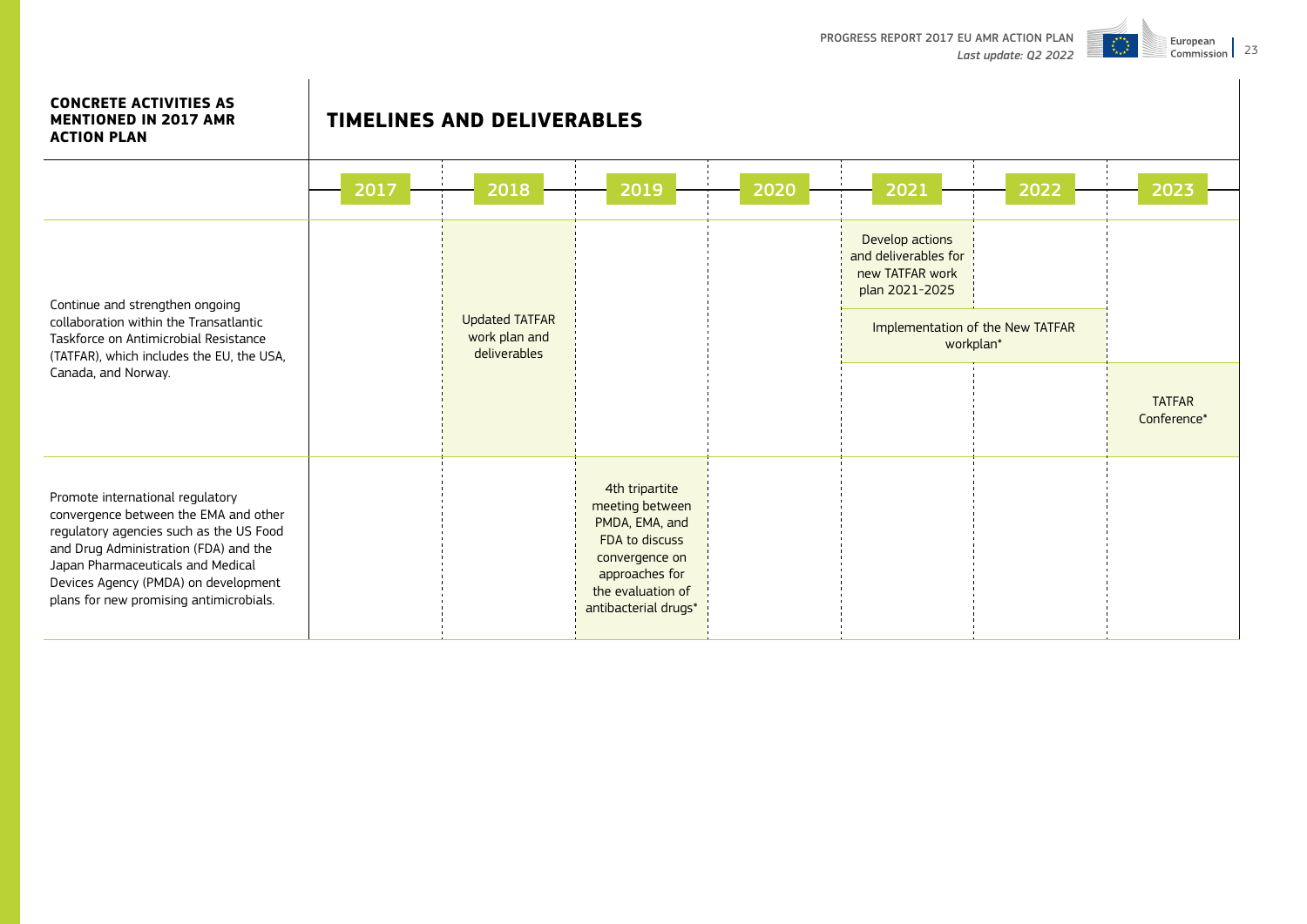

# 3.2 STRONGER BILATERAL PARTNERSHIPS FOR STRONGER COOPERATION

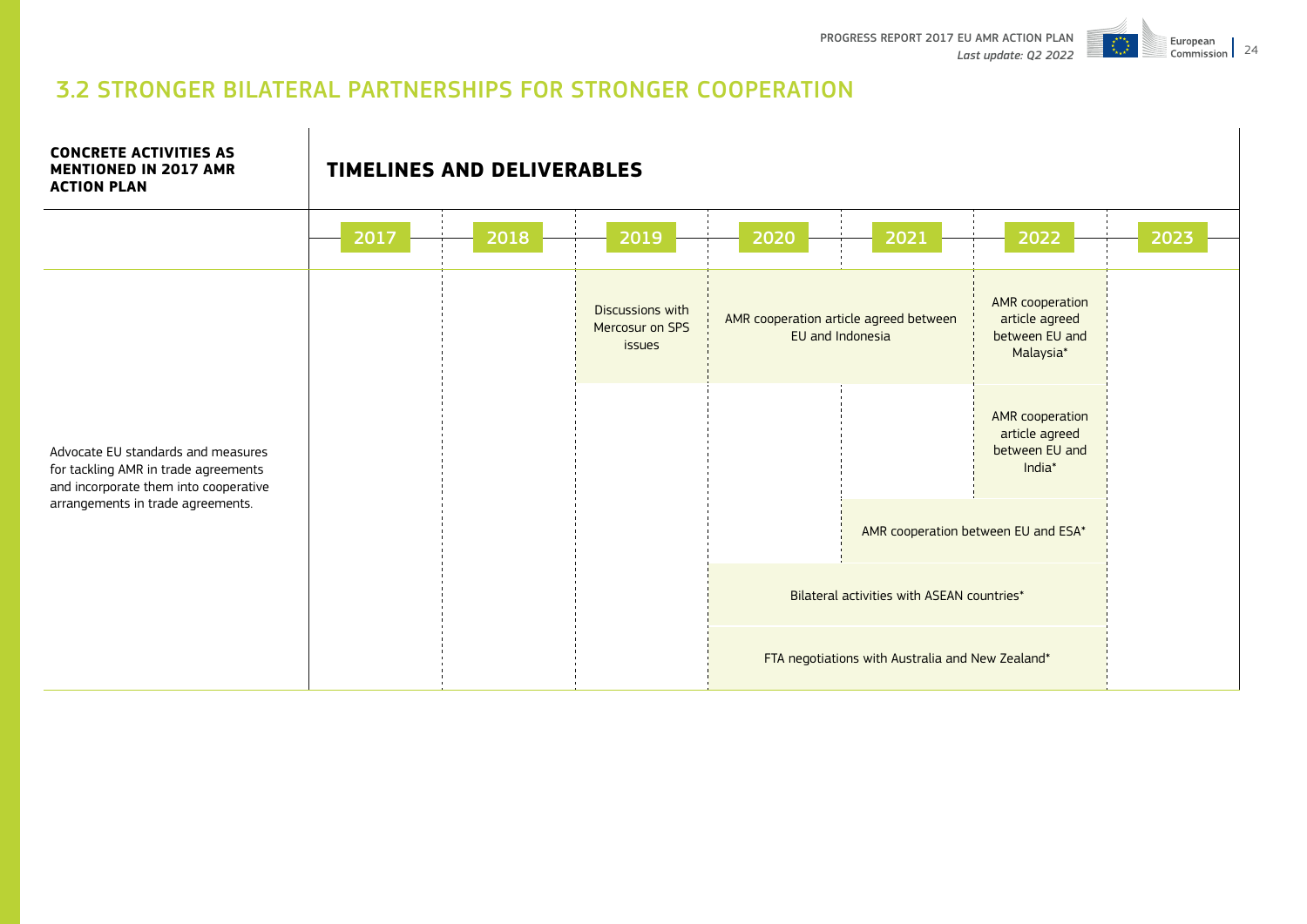

# IMPROVE KNOWLEDGE ON DETECTION, EFFECTIVE INFECTION CONTROL AND SURVEILLANCE

**CONCRETE ACTIVITIES AS MENTIONED IN 2017 AMR ACTION PLAN**

|                                                                                                                                                                                                                                                         | 2017                                                                                        | 2018                                                                                                   | 2019                                                                                                                       | 2020                        | 2021                                                    | 2022 | 2023 |
|---------------------------------------------------------------------------------------------------------------------------------------------------------------------------------------------------------------------------------------------------------|---------------------------------------------------------------------------------------------|--------------------------------------------------------------------------------------------------------|----------------------------------------------------------------------------------------------------------------------------|-----------------------------|---------------------------------------------------------|------|------|
|                                                                                                                                                                                                                                                         | Seminars on AMR<br>with Argentina,<br>Brazil, Chile &<br>Colombia                           | Seminars on AMR<br>with Paraguay, Peru<br>& Uruguay                                                    | AMR activities with<br>China and India*                                                                                    | F2F outreach including AMR* |                                                         |      |      |
| Engage with major global players and<br>strategic countries (e.g. Brazil, China, India),<br>contributing towards achieving objectives<br>of the WHO global action plan on AMR.<br>F2F outreach including AMR*                                           | Seminar with<br>India on the use<br>of veterinary<br>medicines and AMR                      | Overview report<br>regarding national<br>policies and<br>measures against<br>AMR in third<br>countries | Follow-up seminars<br>in South East Asia<br>including Australia<br>and New Zealand*                                        |                             | AMR activities in South East Asia<br>and South America* |      |      |
|                                                                                                                                                                                                                                                         | Identification<br>mission on AMR<br>cooperation with<br>South-American<br>partner countries |                                                                                                        | AMR activities in<br>Latin American<br>countries under FPI<br>project                                                      |                             |                                                         |      |      |
| Support EU candidate countries, potential<br>candidate countries and neighbouring<br>countries to which the ENP applies in the<br>alignment with, and capacity building<br>for the implementation of EU legislation<br>related to AMR and EU standards. |                                                                                             |                                                                                                        | <b>ECDC/EFSA and EU-</b><br>Enlargement multi-<br>country workshop /<br>ECDC/EFSA and EU-<br>ENP multi-country<br>workshop |                             |                                                         |      |      |
| Invite the European Parliament, Member<br>States and stakeholders to share views on<br>actions to be taken to ensure that efforts<br>to combat AMR made by EU producers,<br>including farmers, do not place them at a<br>competitive disadvantage.      |                                                                                             |                                                                                                        |                                                                                                                            |                             |                                                         |      |      |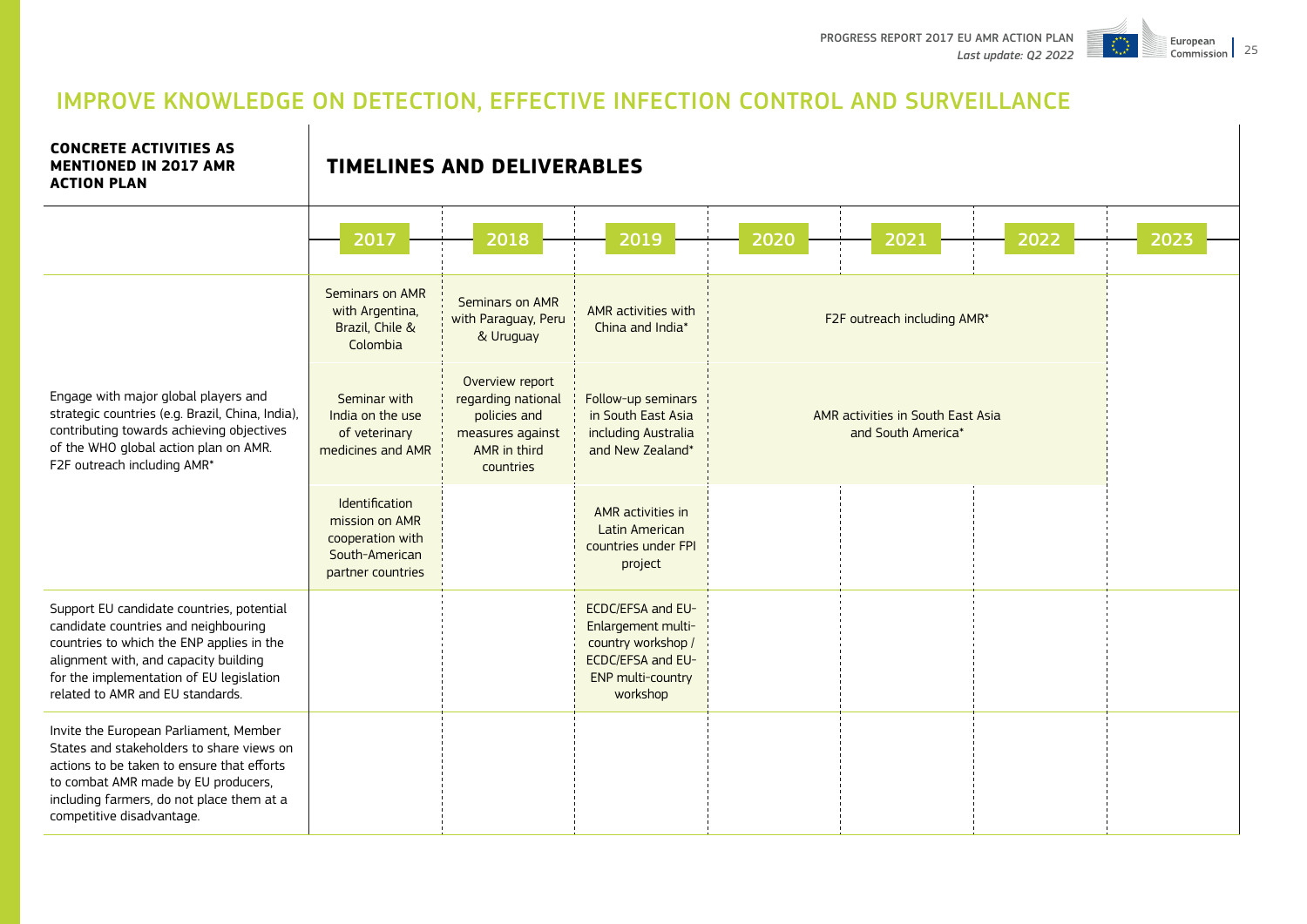

# 3.3 COOPERATING WITH DEVELOPING COUNTRIES

**TIMELINES AND DELIVERABLES**

**CONCRETE ACTIVITIES AS MENTIONED IN 2017 AMR** 

| <b>ACTION PLAN</b>                                                                                                                                                                                                            |      |      |                                                                                                                                                                                                                                                                                                                                                                                                        |      |                                            |      |      |  |  |
|-------------------------------------------------------------------------------------------------------------------------------------------------------------------------------------------------------------------------------|------|------|--------------------------------------------------------------------------------------------------------------------------------------------------------------------------------------------------------------------------------------------------------------------------------------------------------------------------------------------------------------------------------------------------------|------|--------------------------------------------|------|------|--|--|
|                                                                                                                                                                                                                               | 2017 | 2018 | 2019                                                                                                                                                                                                                                                                                                                                                                                                   | 2020 | 2021                                       | 2022 | 2023 |  |  |
| Continue to contribute to reducing AMR<br>in least developed countries through<br>infectious disease programmes such<br>as the Global Alliance for Vaccines and<br>Immunisations (GAVI)                                       |      |      |                                                                                                                                                                                                                                                                                                                                                                                                        |      | Implementation through Commission pledges* |      |      |  |  |
| Assist in the development of AMR<br>strategies in the areas of food safety and<br>animal health through regional training<br>workshops on AMR                                                                                 |      |      | New BTSF activities for non-EU countries                                                                                                                                                                                                                                                                                                                                                               |      |                                            |      |      |  |  |
| Support partner countries' policy initiatives<br>on AMR, where appropriate, through<br>international cooperation and development<br>instruments (e.g. Global Public Goods &<br>Challenges, the European Development<br>Fund). |      |      | Through a pilot project on mapping the global threat of AMR, DEVCO supports WHO to develop a point prevalence protocol for<br>undertaking surveys on prescribing and use of antimicrobial medicines in hospital setting, build capacity to implement antimicrobial<br>stewardship programmes in hospitals in SSA, address the prevention, detection and response to substandard and falsified products |      |                                            |      |      |  |  |
| Support the development of resilient<br>health systems in partner countries                                                                                                                                                   |      |      | Supporting WHO for strengthened health systems through development funding                                                                                                                                                                                                                                                                                                                             |      | instruments at country and region levels   |      |      |  |  |